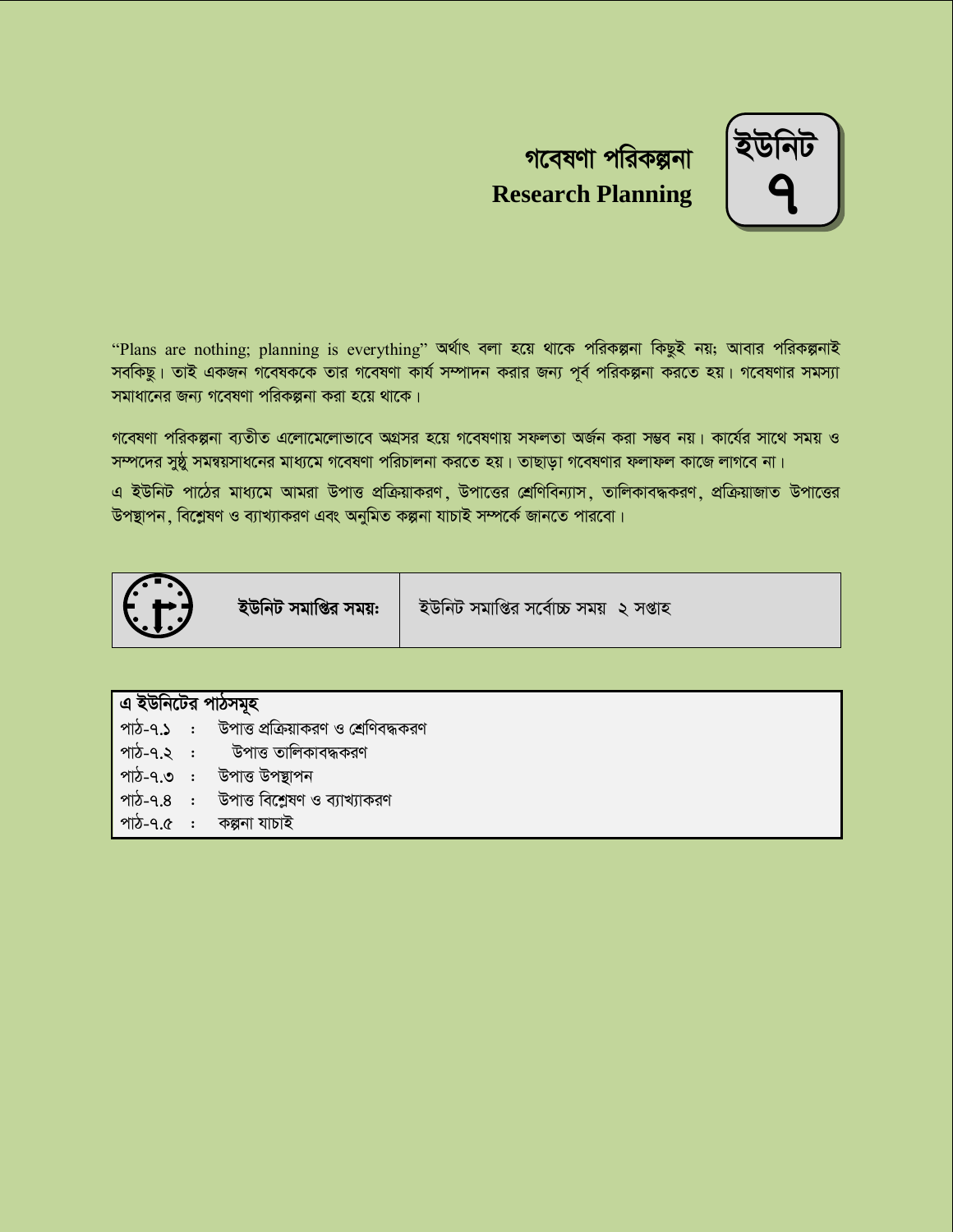



এ পাঠ শেষে আপনি–

- উপাত্ত প্রক্রিয়াকরণ এর ধারণা ব্যাখ্যা করতে পারবেন।
- ধারাবাহিকতা বজায় রেখে উপাত্ত প্রক্রিয়াকরণ করতে পারবেন।

### উপাত্ত প্রক্রিয়াকরণ

#### (Data Processing)

উপাত্ত সংগ্রহ করার পর গবেষকের প্রধান ও প্রথম কাজ হলো, যে উদ্দেশ্য নিয়ে গবেষণাটি শুরু করা হয়েছিলো সে উদ্দেশ্যগুলো অর্জনের লক্ষ্যে উপাত্ত বিশ্লেষণে মনোনিবেশ করা। কারণ প্রাথমিক উৎস থেকে সংগৃহীত অপরিশোধিত উপাত্তকে সরাসরি বিশ্লেষণ করা যায় না। সেই সকল তথ্য উপাত্তকে ব্যবহারযোগ্য করার জন্য প্রক্রিয়াকরণ করতে হয়। উপাত্তের গুণগত মান সর্বোচ্চ মানের হলেও গবেষক সব উপাত্তকে তার প্রতিবেদনে উপষ্যাপন করতে পারেন না। বহৎ উপাত্ত রাশিকে অনেক যাচাই-বাছাই করে সেগুলোকে সংক্ষিপ্তকরণের পর বিশ্লেষণ ও ব্যাখ্যা করতে হয়।

C. R. Kothari বলেছেন, 'Processing implies editing, coding, classification and tabulation of collected data so that they are amenable to analysis.' অৰ্থাৎ প্ৰক্ৰিয়াকরণ অৰ্থ হলো সংগৃহীত উপাত্তকে সম্পাদনা, সংকেতায়ন, শ্রেণিবদ্ধকরণ এবং সারণিবদ্ধকরণ করা যাতে সেগুলোকে সহজেই বিশ্লেষণ করা যায়।'

ওপরে প্রদত্ত সংজ্ঞা থেকে বলা যায় যে, উপাত্ত যাচাই-বাছাই থেকে বিশ্লেষণের পূর্ব পর্যন্ত যে সকল কর্মকাণ্ড সম্পাদন করা হয়, সে সকল কর্মকাণ্ডের সম্মিলিত রূপকে উপাত্ত প্রক্রিয়াকরণ বলে।

উপাত্ত প্রক্রিয়াকরণের চারটি প্রধান কাজ বা পর্যায় রয়েছে।

- (ক) উপাত্ত সম্পাদনা ও যাচাই (Editing and verification);
- (খ) সাংকেতীকরণ (Coding);
- (গ) শ্রেণিবদ্ধকরণ (Classification);
- $($ ঘ) সারণিকরণ (Tabulation) ।

এ কাজগুলো একে অপরের সাথে সম্পর্কযুক্ত হলেও এণ্ডলোর মধ্যে পার্থক্য রয়েছে।

#### উপাত্ত সম্পাদনা ও যাচাই

#### **Editing and Verification**

পূরণকৃত প্রশ্নমালা বা সাক্ষাৎকার অনুসূচির মধ্যে সম্ভাব্য ভুলভ্রান্তি নির্ণয় করতে হয়। ভুলভ্রান্তিকে যতটুকু সম্ভব সংশোধন ও সংশ্লেষণ করে উপাত্তের গুণগতমান বৃদ্ধিই হলো সম্পাদনা ও যাচাইকরণের মূল উদ্দেশ্য। এটি গবেষণা প্রক্রিয়ার সবচেয়ে নৈমিত্তিক, ধীরগতিসম্পন্ন ও পুনরাবৃত্তিমূলক কাজ।

C. R. Kothari এর মতে, 'Editing of data is a process of examining the collected raw data to detect errors and omissions and to correct these when possible.' অৰ্থাৎ সংগৃহীত অপরিশোধিত উপাত্তকে পরীক্ষা করে ভুলক্রটি চিহ্নিত করে সেগুলোকে যতটা সম্ভব সঠিক করার প্রক্রিয়াই হচ্ছে উপাত্ত সম্পাদনা। ব্যবসায় গবেষণার ক্ষেত্রে মাঠকর্মীদের পূরণকৃত প্রশ্নমালা ও গৃহীত সাক্ষাৎকারে বিভিন্ন ধরনের ক্রটিবিচ্যুতি দেখা দেয়।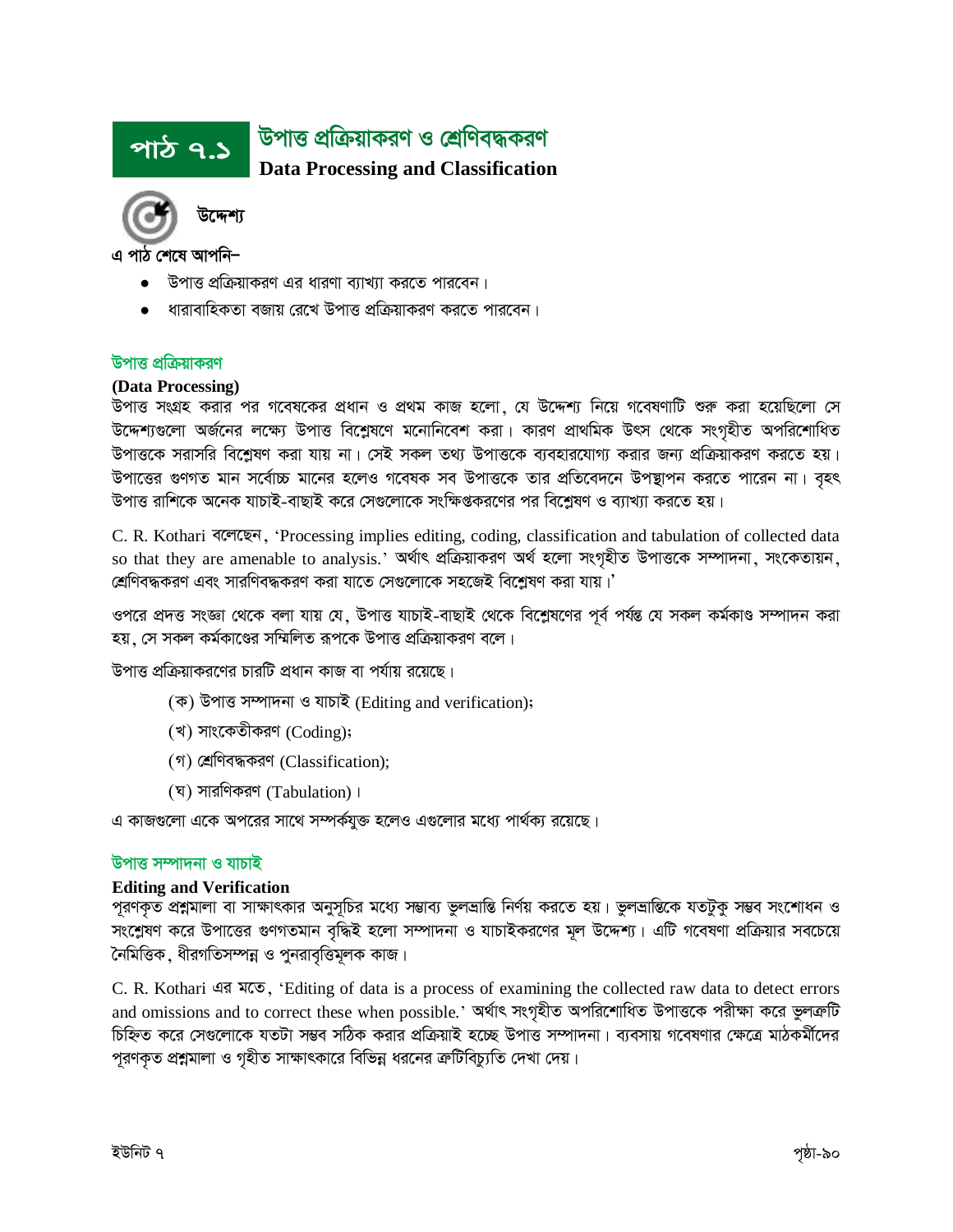ক্ৰটিবিচ্যুতিসমূহ হলো:

- অযৌক্তিক সংকেত (Illegal codes)  $(i)$
- $(i)$ নিরুত্তরজনিত ভ্রান্তি (Non-response Errors)
- (iii) উত্তরজনিত ভ্রান্তি (Response Errors)
- (iv) অসম্ভব উত্তর (Improbability)

প্রশ্নমালা বা সাক্ষাৎকার অনুসূচিকে সাংকেতীকরণ, সারণিকরণ ও বিশ্লেষণের জন্য যোগ্য বলে বিবেচিত করার ক্ষেত্রে Moser and Kalton গবেষকদ্বয় কতগুলো গুরুত্বপূর্ণ বিষয় নিশ্চিত করে নিতে বলেছেন। সেই বিষয়গুলো হলো পুরণকৃত প্রশ্নমালা বা সাক্ষাৎকার অনুসূচির সম্পূর্ণতা , সঠিকতা , একরূপতা , স্পষ্টভাবে পাঠযোগ্যতা , বোধগম্যতা ও সঙ্গতিপূর্ণতা।

## সাংকেতীকরণ

# Coding

ব্যবসায় গবেষণার ক্ষেত্রে সংগৃহীত বিশাল তথ্যবিশ্ব থেকে উপাত্ত সাংকেতীকরণ, সংরক্ষণ ও বিশ্লেষণের কাজটি কম্পিউটার দ্বারা করা হয়ে থাকে। কম্পিউটার বর্ণনামূলক বক্তব্যকে বুঝতে পারে না। তাই উপাত্তকে কম্পিউটারের ভাষার সাথে সঙ্গতিপূর্ণ করে তোলার জন্য উপাত্তরাশিকে সংখ্যায় রূপান্তর করতে হয়। একটি চলকের পর্যবেক্ষণকৃত বৈশিষ্ট্যের প্রতি বরাদ্দকৃত সংখ্যাসূচক প্রতীককে 'সংকেত' (code) বলে।

C. R. Kothari সাংকেতীকরণ এর সংজ্ঞায় বলেছেন, 'Coding refers to the process of assigning numbers or other symblos to answers so that responses can be put into a limited number of categories or classes.'  $\overline{M}$ সাংকেতীকরণ হলো উত্তরসমূহের সংখ্যা বা অন্য কোনো প্রতীক আরোপ করার প্রক্রিয়া যাতে করে কতিপয় শ্রেণিতে সে সকল উত্তরকে অন্তর্ভুক্তির মাধ্যমে সীমিত করা যায়।

যেহেতু সাংকেতীকরণ হলো উত্তর-দফাকে অর্থবোধক শ্রেণিতে শ্রেণিবদ্ধ করার প্রক্রিয়া। তাই সাংকেতীকরণের প্রাথমিক নিয়মটি হলো যে, যেসকল সংখ্যাগুলোকে বরাদ্দ করা হবে, সেগুলোর যেন শ্বজ্ঞত (Intuitive) অর্থ থাকে। যেমন একজন ক্রেতার বয়স ২৮ বছর হলে, তার সংখ্যাসূচক সংকেত হবে ২৮ এবং একজন মানবসম্পদ ব্যবস্থাপকের বয়স ৩৫ বছর হলে উক্ত ব্যক্তির সংকেত হবে ৩৫। আবার পুরুষ ক্রেতার জন্য '১' এবং নারী ক্রেতার জন্য '২' সংকেত প্রদানের মাধ্যমে শিক্ষাকে সংখ্যাসূচকে প্রকাশ করা হয়। সাংকেতীকরণের সিদ্ধান্তের ক্ষেত্রে পারস্পরিক বিশিষ্টতা (mutual exclusivity), সামগ্রিকতা (exhaustivness) এবং পুঙ্খানুপঙ্খতা (detail) কে বিবেচনা করতে হয়।

সংকেত-বই হলো ,কোন চলক বা প্রশ্নের বিপরীতে কী কী উত্তর-দফা থাকবে এবং সে সকল উত্তর-দফার বিপরীতে কী কী সংকেত প্রদান করা হবে, তার একটি পরিকল্পনা।

| <b>Question</b> | Variable<br><b>Number</b> | <b>Code Description</b>                               | <b>Variable Name</b> |
|-----------------|---------------------------|-------------------------------------------------------|----------------------|
|                 |                           | Record number                                         | <b>RECNUM</b>        |
|                 | 2                         | Respondent number                                     | <b>RESID</b>         |
|                 | 3                         | 5 digit zip code<br>$9999 =$ Missing                  | ZiP                  |
| $\overline{2}$  | 4                         | 2 digit birth year<br>$99$ = Missing                  | <b>BIRTH</b>         |
| 3               | 5                         | Gender<br>$1 = Male$<br>$2$ = Female<br>$9 =$ Missing | <b>GENDER</b>        |
| 4               | 6                         | Marital status<br>$1 =$ Married                       | <b>MARITAL</b>       |

| সারণি ৭.১ খ: একটি সংকেত-বইয়ের সংক্ষিপ্ত উদাহরণ |  |  |  |  |  |
|-------------------------------------------------|--|--|--|--|--|
|-------------------------------------------------|--|--|--|--|--|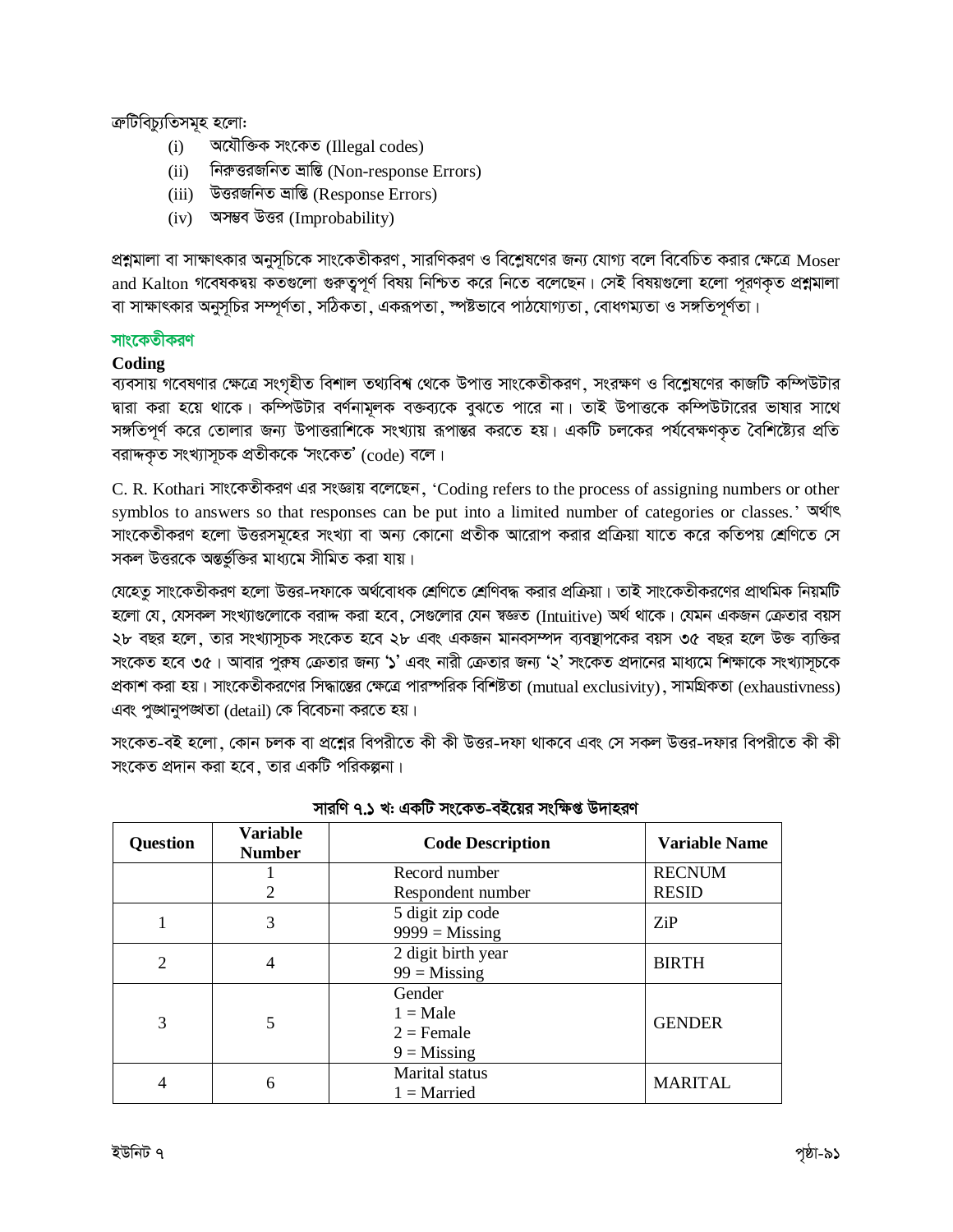|   |    | $2 =$ Window (ef)           |                 |
|---|----|-----------------------------|-----------------|
|   |    | $3 = Divored$               |                 |
|   |    | $4 =$ Separated             |                 |
|   |    | $5$ = Never married         |                 |
|   |    | $9 =$ Missing               |                 |
|   |    | Own-Rent                    |                 |
|   |    | $1 = Own$                   |                 |
| 5 | 7  | $2 =$ Rent                  | <b>HOUSING</b>  |
|   |    | $3 = Provided$              |                 |
|   |    | $4 =$ Missing               |                 |
| 6 |    | Reason for purchase         |                 |
|   |    | $1 =$ Mentioned             |                 |
|   |    | $0 = Not$ mentioned         |                 |
|   | 8  | Bought home                 | <b>HOME</b>     |
|   | 9  | Birth of child              | <b>BIRTHCHD</b> |
|   | 10 | Death of relative or friend | <b>DEATH</b>    |
|   | 11 | Promoted                    | <b>PROMO</b>    |
|   | 12 | Changed job/career          | <b>CHGJOB</b>   |
|   | 13 | Paid college expenses       | <b>COLLEXP</b>  |
|   | 14 | Acquired assets             | <b>ASSETS</b>   |
|   | 15 | Retired                     | <b>RETIRED</b>  |
|   | 16 | Changed marital status      | <b>CHGMAR</b>   |
|   | 17 | <b>Started busienss</b>     | <b>STATBUS</b>  |
|   | 18 | <b>Expanded business</b>    | <b>EXPBUS</b>   |
|   | 19 | Parent's influence          | <b>PARENT</b>   |
|   | 20 | Contacted by agent          | <b>AGENT</b>    |
|   | 21 | Other                       | <b>OTHER</b>    |

(Source: Business Research Methods, Donald R. Cooper. 12<sup>th</sup> edition, McGraw-Hill, Irwin, 2014 P-381).

# **শ্রেণিবদ্ধকরণ**

## **Classification**

কোনো নির্দিষ্ট বৈশিষ্ট্যের ওপর ভিত্তি করে তথ্য সংগ্রহ করা হয়। তারপর সেই বৈশিষ্ট্য আমরা বিশ্লেষণ করে ব্যবসায়ের বিভিন্ন গবেষণায় ব্যবহার করি। অর্থাৎ সমগ্রকের প্রতিটি একক যেমন পদবিশেষ, বস্তুর গুণ ইত্যাদি হলো সমগ্রকের বৈশিষ্ট্য। বৈশিষ্ট্য অনুযায়ী তথ্যসমহকে সাজানোর পদ্ধতিকে শ্রেণিবদ্ধকরণ বলে। আরো ব্যাপক অর্থে কোনো নির্দিষ্ট বৈশিষ্ট্যের ওপর ভিত্তি করে তথ্য সারির এককগুলোকে কতগুলো শ্রেণি বা দলে সাজিয়ে উপস্থাপন করার পদ্ধতি বা কৌশলকে বলা হয় শ্রেণিবদ্ধকরণ।

বিশিষ্ট পরিসংখ্যানবিদ L.R. Connor বলেছেন, 'Classification is the process of arranging things either actuall or nationally in groups or classes according to resemblance and affinities.' অৰ্থাৎ শ্ৰেণিবদ্ধকরণ হচ্ছে বাস্তবে অথবা ধারণাগতভাবে উপাত্তকে পারস্পরিক সাদৃশ্য ও মিল অনুসারে বিভিন্ন দল বা শ্রেণিতে সাজানোর প্রক্রিয়া।

S. P. Gupta and M. P. Gupta এর মতে, 'Classification is the grouping of related facts into different  $\rm \, \, classes.'$  অর্থাৎ শ্রেণিবদ্ধকরণ হচ্ছে সম্পর্কযুক্ত উপাত্তসমূহকে বিভিন্ন শ্রেণিতে বিভক্তকরণ।

পরিশেষে বলা যায়, শ্রেণিবদ্ধকরণ হচ্ছে এমন একটি প্রক্রিয়া যার দ্বারা একক ও দফাসমূহকে সাদৃশ্য অনুযায়ী বিভিন্ন দল বা শ্ৰেণিতে বিন্যাস বা সাজানো হয় ।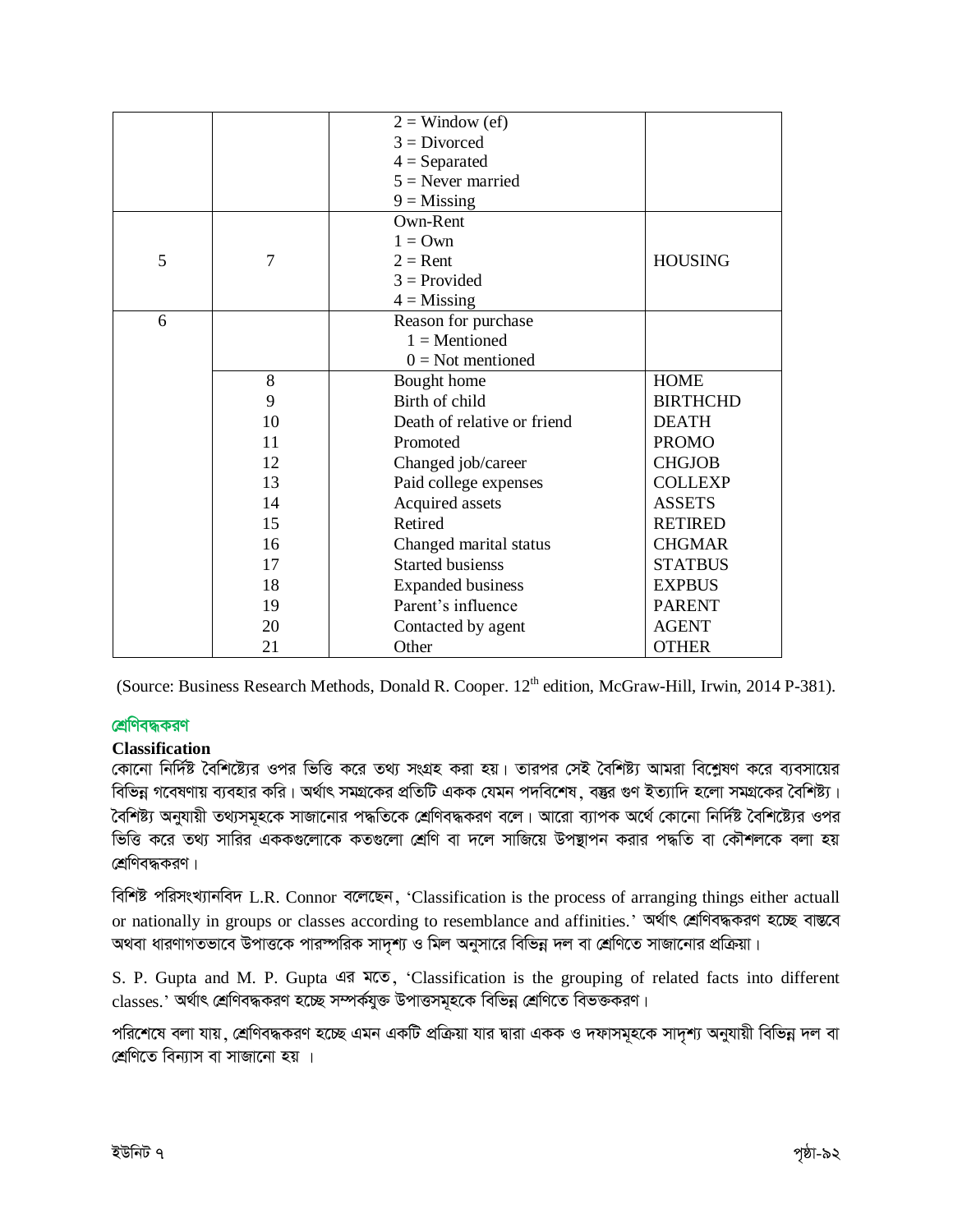ব্যবসায় গবেষণার তথ্যসমূহকে বৈশিষ্ট্যের ওপর ভিত্তি করে শ্রেণিবদ্ধকরণ করা হয়। শ্রেণিবদ্ধকরণ কৌশলকে সাধারণত চারটি শ্রেণিতে বিভক্ত করা হয়। যথা:

- $(i)$  সময়ভিত্তিক শ্রেণিবদ্ধকরণ;
- (ii) স্থানভিত্তিক শ্রেণিবদ্ধকরণ;
- (iii) গুণভিত্তিক শ্রেণিবদ্ধকরণ;
- $(iv)$  পরিমাণগত শ্রেণিবদ্ধকরণ।

## **(i) mgqwfwËK †kÖwYe×KiY (Chronological Classification)**

সময়ের ভিত্তিতে প্রাপ্ত তথ্যসমূহকে শ্রেণিবদ্ধ করার পদ্ধতি বা কৌশলকে সময়ভিত্তিক শ্রেণিবদ্ধকরণ বলে। তথ্যকে সময়ের উপর নির্ভর করে অর্থাৎ দিন, মাস, বছর ইত্যাদি সময় অনুযায়ী ভাগ করে শ্রেণিবদ্ধকরণ করা হয়। নিম্নে যমুনা সার কারখানার উৎপাদন অনুসারে সময়ভিত্তিক শ্রেণিবদ্ধকরণ দেখানো হল:

| বছর       | উৎপাদন (লক্ষ মেট্ৰিক টন) |
|-----------|--------------------------|
| ২০১৫-২০১৬ | ৩.০০                     |
| ২০১৬-২০১৭ | ৭.২৭                     |
| ২০১৭-২০১৮ | ৮.০১                     |
| ২০১৮-২০১৯ | ১.৫০                     |
| ২০১৯-২০২০ | ১০.৮২                    |

#### মমুনা সার কারখানার কয়েক বছরের উৎপাদন

# **(ii) †fЇMvwjK ev ¯'vbwfwËK †kÖwYe×KiY (Geographical Classification)**

বিভিন্ন এলাকা বা অবস্থানের ওপর ভিত্তি করে প্রাপ্ত তথ্যসমূহকে যে শ্রেণিতে বিভক্ত করে সাজানো হয় তাকে স্থানভিত্তিক শ্রেণিবদ্ধকরণ বলে। স্থানভিত্তিক শ্রেণিবদ্ধকরণকে ভৌগোলিক অবস্থানভিত্তিক শ্রেণিবদ্ধকরণও বলা হয়ে থাকে। যেমন, বিভিন্ন জেলায় উৎপাদিত ধান বা পাট, পোশাক, তাঁতশিল্প, চিংড়ি ইত্যাদির তথ্যসমূহ। নিম্নের সারণিতে স্থানভিত্তিক তথ্যের শ্রেণিবদ্ধকরণ দেখানো হয়।

#### 2019-2020সালে ধালের উৎপাদে

| জেলা      | উৎপাদন (লক্ষ মেট্ৰিক টন) |
|-----------|--------------------------|
| ময়মনসিংহ | ১২.৫০                    |
| ফরিদপুর   | 55.00                    |
| নোয়াখালী | ১০.৫০                    |
| টাঙ্গাইল  | 9.Q0                     |

# **(iii) ¸YwfwËK †kÖwYe×KiY (Qualitative Classification)**

তথ্য সমগ্রকের গুণ বা প্রকৃতিগত পার্থক্য অনুসারে যে শ্রেণিতে বিভক্ত করা হয় তাকে গুণগত শ্রেণিবদ্ধকরণ বলা হয়। গুণগত শ্রেণিবদ্ধকরণ দুধরনের:

১। সরল গুণগত শ্রেণিবদ্ধকরণ;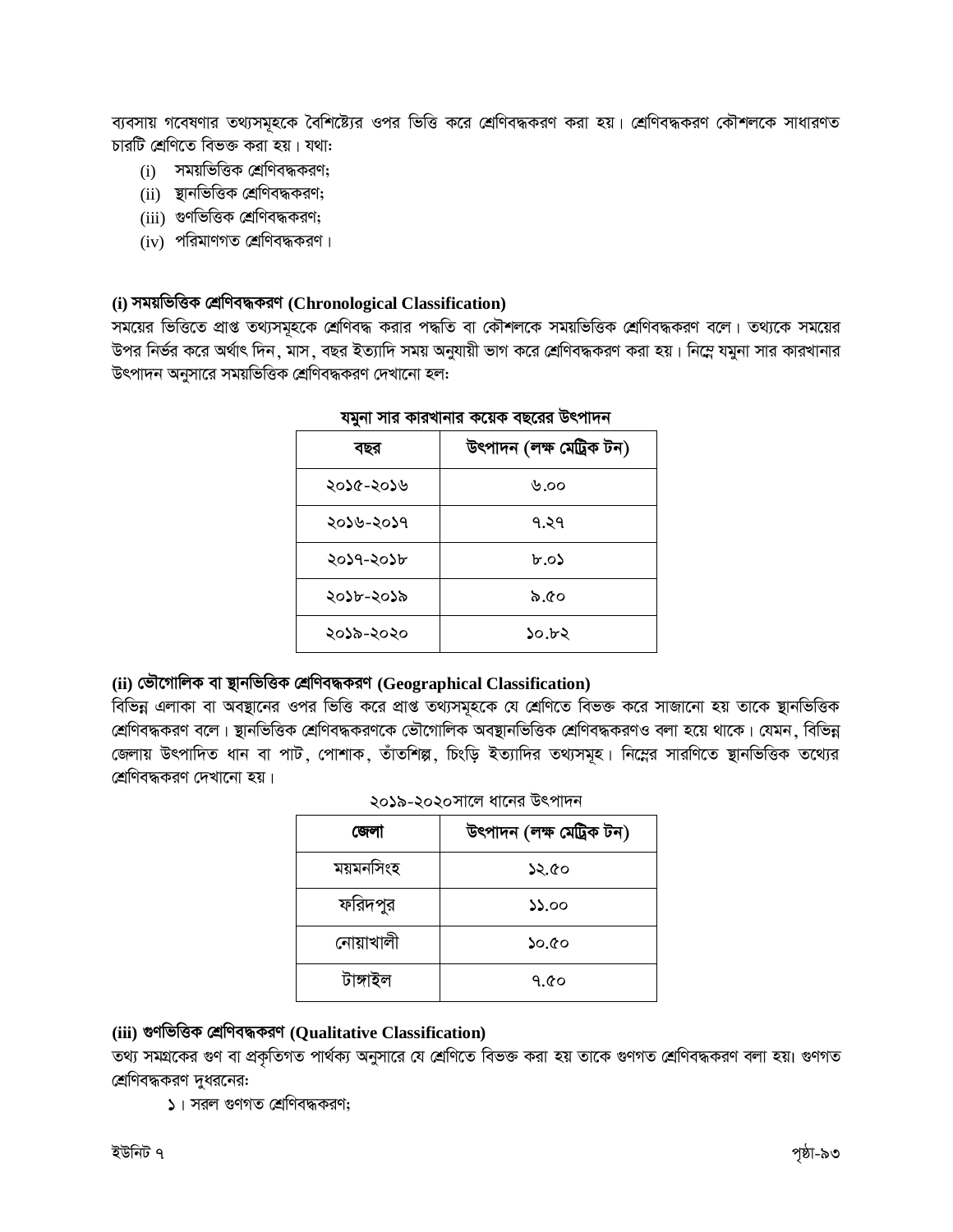২। জটিল গুণগত শ্রেণিবদ্ধকরণ।

সরল গুণগত শ্রেণিবদ্ধকরণ: কোনো সমগ্রকের তথ্যসমূহকে গুণগত বৈশিষ্ট্য অনুযায়ী দুটি শ্রেণি বা দলে ভাগ করে যে শ্রেণি পাওয়া যায় তাকে সরল গুণগত শ্রেণিবদ্ধকরণ বলে। যেমন: কোনো কোম্পানিতে দক্ষ ও অদক্ষ শ্রেণিতে বিভক্ত করে তথ্য নেওয়া হলে তা হবে সরল গুণগত শ্রেণিবদ্ধকরণ। নিম্নে বিষয়টি চিত্র আকারে দেখানো হলো:



জটিল গুণগত শ্রেণিবদ্ধকরণ: কোনো সমগ্রকের তথ্যসমূহকে একাধিক গুণের ভিত্তিতে বিভক্ত করে যে শ্রেণিবিন্যাস পাওয়া যায় তাকে জটিল গুণগত শ্রেণিবদ্ধকরণ বলা হয়। যেমন: কোনো কোম্পানির শ্রমিকসমূহকে শুধুমাত্র দক্ষতার ওপর নির্ভর না করে শিক্ষা বা একাধিক গুণের ওপর নির্ভর শ্রেণিতে বিভক্ত করে যে তথ্য পাওয়া যায় তাকে জটিল গুণগত শ্রেণিবদ্ধকরণ বলা হয়। জটিল গুণগত শ্রেণিবদ্ধকরণের একটি চিত্র নিম্নে দেখানো হলো:



# (iv) পরিমাণগত শ্রেণিবদ্ধকরণ (Quantitative Classification)

তথ্যসমূহ যখন পরিমাণগত বৈশিষ্ট্যের ওপর ভিত্তি করে নেওয়া হয় তখন তাকে পরিমাণগত শ্রেণিবদ্ধকরণ বলা হয়। নিচে শ্রমিকের আয়ের একটি তথ্য দেওয়া হয়।

| আয় টাকা (মাসে) | শ্রমিকের সংখ্যা |
|-----------------|-----------------|
| 8000-8000       | ১০০             |
| 0009-0098       | 800             |
| 0000-0000       | രാ              |
| ০০০৺-০০১১       | ২০০             |
| ০০১৬-০০০৬       | bο              |
| $=$             | ১২৮০ জন         |

# শ্রেণিবদ্ধকরণের প্রয়োজনীয়তা

শ্রেণিবদ্ধকরণের প্রয়োজনীয়তা নিম্লে আলোচনা করা হলো:

- ১। শ্রেণিবদ্ধকরণ অসংখ্য বিক্ষিপ্ত ও এলোমেলো তথ্যকে সংক্ষিপ্ত আকারে প্রকাশ করে।
- ২। একই বৈশিষ্ট্যের তথ্যগুলোকে আলাদাভাবে সহজ আকারে শ্রেণি বা দলে প্রকাশ করে।
- ৩। তথ্যবিশের বিভিন্ন শ্রেণির প্রাধান্য সম্পর্কে ধারণা দেয়।
- ৪। দুই বা ততোধিক তথ্যসমূহ শ্রেণিবদ্ধকরণে তুলনা করতে সাহায্য করে।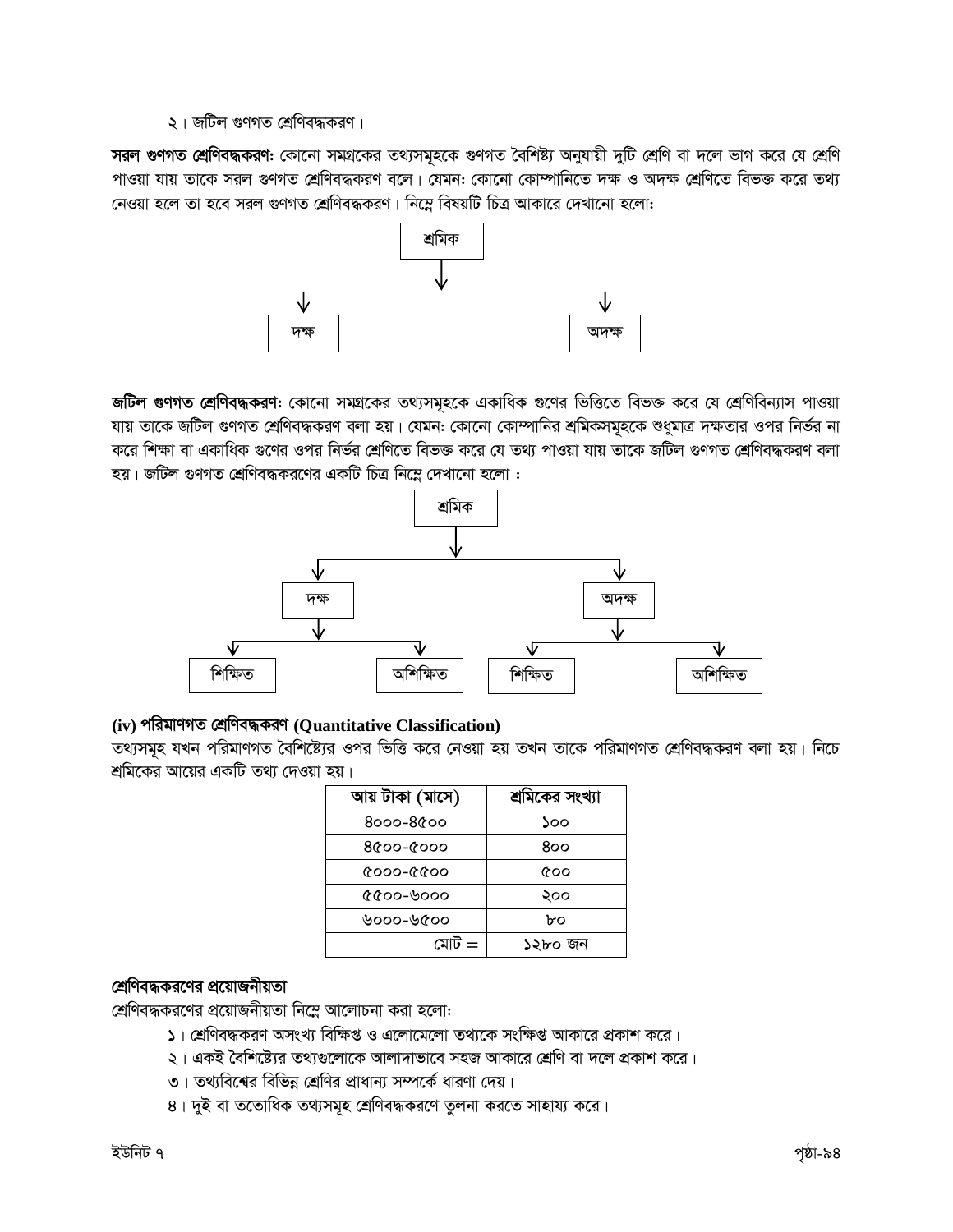৫। তথ্যের মাধ্যমে তথ্যবিশ্বের ধারণা দিতে শ্রেণিবদ্ধকরণ সাহায্যে করে।

# তালিকাবদ্ধকরণ (Tabulation)

শ্রেণিবদ্ধকরণ এর পরবর্তী পর্যায় হলো সারণিবদ্ধকরণ। তথ্য বিশ্ব থেকে প্রাপ্ত অপরিশোধিত তথ্য নিয়মতান্ত্রিকভাবে সারি ও কলামে প্রকাশ করাকেই তালিকাবদ্ধকরণ বলে। সারণি বিভিন্ন ধরনের হতে পারে যেমন, সরল, জটিল, একমাত্রিক, দ্বিমাত্রিক এবং বহুমাত্রিক। তালিকাবদ্ধকরণ সম্পর্কে বিস্তারিত আলোচনা পরবর্তী পাঠে আলোচনা করা হলো–

#### সারসংক্ষেপ:  $\tau$

উপাত্ত প্রক্রিয়াকরণ বলতে উপাত্তকে একত্র করা, পুনঃবিন্যস্ত ও আয়ত্তাধীন করা বুঝায়। উপাত্তকে সহজে বিশ্লেষণ করার জন্য এটি প্রয়োজন। উপাত্ত প্রক্রিয়াকরণের চারটি প্রধান কাজ বা পর্যায় রয়েছে যথা: (ক) উপাত্ত সম্পাদনা ও যাচাই (খ) সাংকেতীকরণ (গ) শ্রেণিবদ্ধকরণ এবং (ঘ) সারণিকরণ।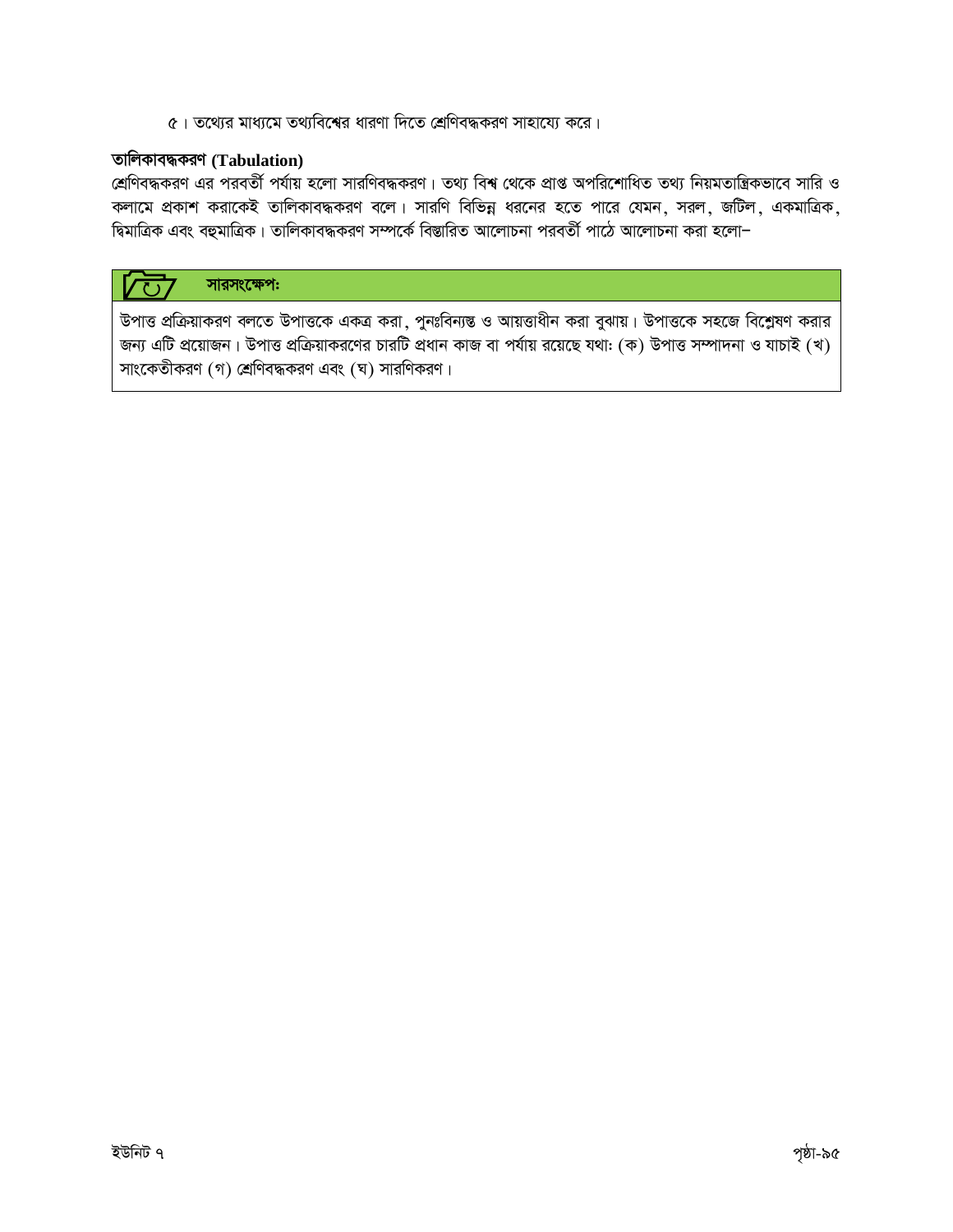



এ পাঠ শেষে আপনি-

- তালিকাবদ্ধকরণ এর ধারণা ব্যাখ্যা করতে পারবেন।
- গবেষণার জন্য তালিকা প্রষ্তুত করতে পারবেন।

#### তালিকাবদ্ধকরণ

#### (Tabulation)

ব্যবসায় গবেষণায় সংগৃহীত উপাত্তসমূহকে যাচাই, সম্পাদনা, সাংকেতীকরণ ও শ্রেণিবদ্ধকরণের পর তালিকাবদ্ধকরণের প্রয়োজন হয়। সাধারণ অর্থে তালিকাবদ্ধকরণ হলো শ্রেণিবদ্ধ উপাত্তের একটি সুসংহত ও পরিকল্পিত বিন্যাস। উপাত্তসমূহের বৈশিষ্ট্য দৃশ্যমান করার জন্য বিজ্ঞানসম্মত ও যুক্তিপূর্ণ পদ্ধতিতে সংক্ষিপ্তভাবে উপাত্তকে তালিকাবদ্ধকরণ করা হয়।

Hans Raj বলেন, 'Tabulation is to put the whole data in concise, precise and logical order.' অৰ্থাৎ উপাত্তসমূহকে সংক্ষিপ্ত, নির্দিষ্ট এবং যৌক্তিক নিয়মে উপস্থাপন করাকে তালিকাবদ্ধকরণ বলে।

L. R. Connor এর মতে, 'Tabulation involves the orderly and systematic presentation of numerical data in a form designed to elucidate the problem under consideration. 'অৰ্থাৎ কোনো বিষয় ব্যাখ্যা করার জন্য সংখ্যাগত উপাত্তকে নিয়মতান্ত্রিক ও সুশৃঙ্খলভাবে উপস্থাপন করা হলো তালিকাবদ্ধকরণ।

উপরের সংজ্ঞা বিশ্রেষণ করে তালিকাবদ্ধকরণের যে সকল বৈশিষ্ট্য পাওয়া যায় তা হলো:

- (ক) উপাত্তসমূহের সংক্ষিপ্ত ও যৌক্তিক উপষ্থাপন
- (খ) কলাম ও সারিতে নিয়মতান্ত্রিক বিন্যাস
- (গ) উপাত্তসমূহের সুশৃঙ্খল উপস্থাপন
- (ঘ) উপাত্ত বিশ্লেষণের একটি হাতিয়ার।

তালিকায় উপাত্তের বৈশিষ্ট্য প্রদর্শনের ওপর ভিত্তি করে তালিকাবদ্ধকরণকে তিন ভাগে ভাগ করা যায়। ভাগ তিনটি হলো:

- $i)$  একমুখী তালিকা;
- ii) দ্বিমুখী তালিকা;
- iii) বহুমুখী তালিকা।

## একমুখী তালিকা

#### (One-way table)

উপাত্তসমূহের একটি বৈশিষ্ট্য প্রকাশের জন্য যে তালিকা প্রষ্কুত করা হয় তাকে একমুখী তালিকা বলে। এটি তালিকাবদ্ধকরণের সবচেয়ে সরল রূপ। একমুখী তালিকাকে আবার সরল তালিকাও(Simple table) বলা হয়। নিম্নে  $\rm Tata$  মোটর কোম্পানিতে কর্মরত কর্মীদের ধর্মের বিন্যাসের একমুখী তালিকার উদাহরণ দেওয়া হলো:

|         | কর্মীদের সংখ্যা | শতকরা    |
|---------|-----------------|----------|
| মসলমান  | łО              | ৭০%      |
| হন      | ৩০              | ৩০%      |
| نا الھ. | ১০০             | ১০০ $\%$ |

## $\rm Tata$  মোটর কোম্পানির কর্মীদের ধর্মের বিন্যাস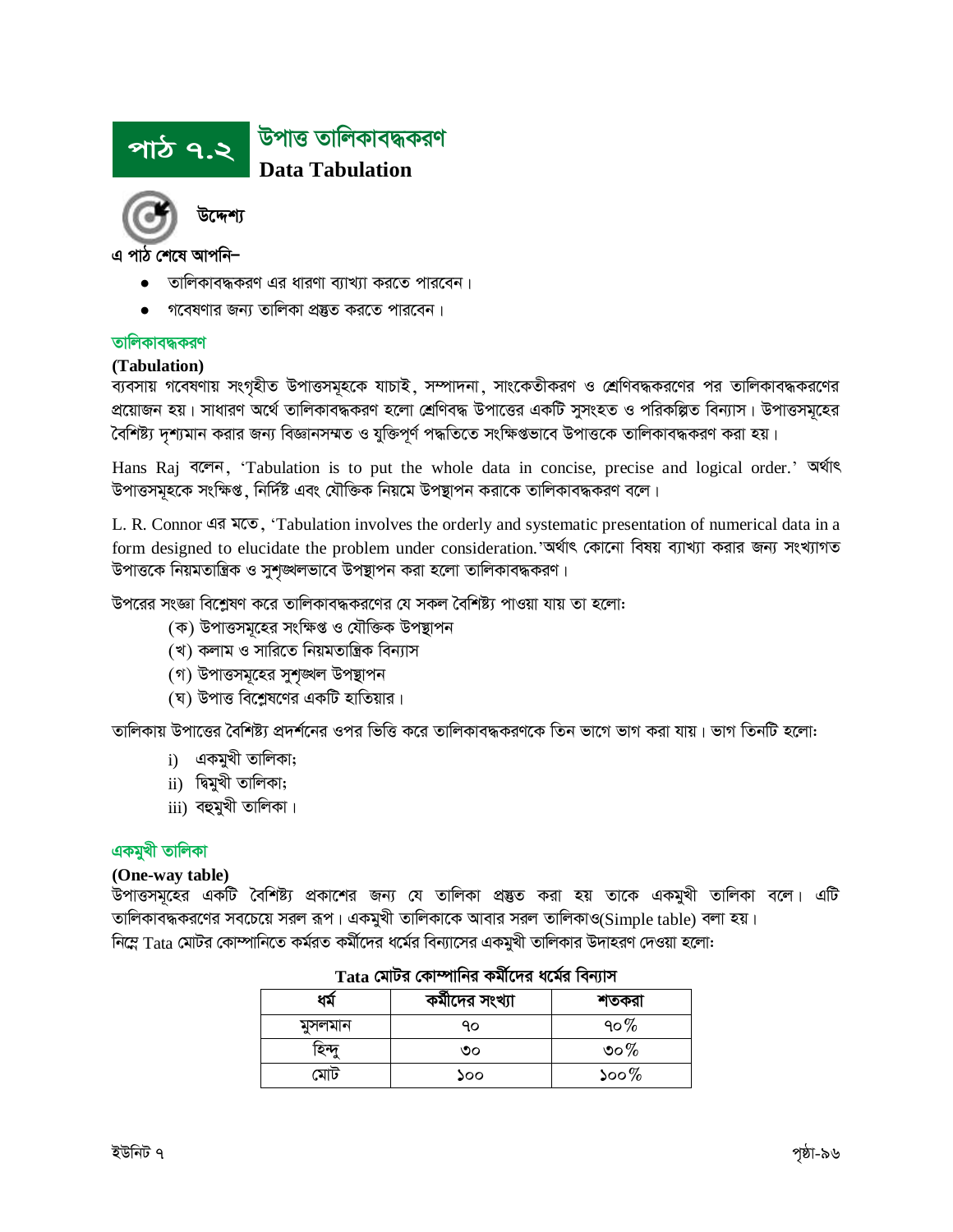# দ্বিমুখী তালিকা (Two-way Table)

উপাত্তের দুটি বৈশিষ্ট্যের ওপর ভিত্তি করে প্রষ্তুতকৃত তালিকাকে দ্বিমুখী তালিকা বলে। পরস্পর সম্পর্কযুক্ত কোন দুটি বিষয়ের মধ্যে তুলনা বা সাদৃশ্য করার জন্য দ্বিমুখী তালিকা ব্যবহার করা হয়। নিম্নে দ্বিমুখী তালিকার একটি উদাহরণ দেওয়া হলো:

| শিক্ষাগত যোগ্যতা |                |                    |     |          |  |  |  |  |  |
|------------------|----------------|--------------------|-----|----------|--|--|--|--|--|
| ধম               | সাধারণ শিক্ষিত | টেকনিক্যাল শিক্ষিত | মোঢ | শতকরা    |  |  |  |  |  |
| মুসলমান          | ৩০             | 80                 | 90  | 90 $%$   |  |  |  |  |  |
| হিন্দ            | ১০             | ২০                 | ৩০  | ৩০%      |  |  |  |  |  |
| মোট              | 80             | ৬০                 | ১০০ | ১০০ $\%$ |  |  |  |  |  |
| শতকরা হার        | $80\%$         | ৬০%                |     |          |  |  |  |  |  |

| Tata মোটর কোম্পানির কর্মীদের ধর্ম ও শিক্ষাগত যোগ্যতার হারভিত্তিক বন্টন |  |  |  |  |
|------------------------------------------------------------------------|--|--|--|--|
|                                                                        |  |  |  |  |

# বহুমুখী তালিকা (Manifold Table)

িন বা ততোধিক বৈশিষ্ট্যের ভিত্তিতে প্রষ্তুতকৃত তালিকাকে বহুমুখী তালিকা বলে। এ ধরনের তালিকাকে 'Higher order table' বলা হয়ে থাকে। নিম্নে বহুমুখী তালিকার একটি উদাহরণ দেওয়া হলো:

| $\rm Tata$ মোটর কোম্পানির কর্মীদের ধর্ম, শিক্ষা ও লিংগের হারভিত্তিক বন্টন |  |  |  |  |
|---------------------------------------------------------------------------|--|--|--|--|
|                                                                           |  |  |  |  |

| শিক্ষাগত যোগ্যতা |       |                |       |                    |         |         |  |  |  |
|------------------|-------|----------------|-------|--------------------|---------|---------|--|--|--|
| ধৰ্ম             |       | সাধারণ শিক্ষিত |       | টেকনিক্যাল শিক্ষিত |         |         |  |  |  |
|                  | পুরুষ | মহিলা          | পুরুষ | মহিলা              | মোট     | শতকরা   |  |  |  |
| মুসলমান          | ২০    | ১০             | ৩০    | ১০                 | ٩o      | $90\%$  |  |  |  |
| হিন্দু           | ৫     | ৫              | ১৫    | ৫                  | ৩০      | ುಂ $\%$ |  |  |  |
| সৰ্বমোট          | ২৫    | ১৫             | 8৫    | ১৫                 | ১০০     | $500\%$ |  |  |  |
| শতকরা            | ২৫%   | ১৫%            | 80%   | ১৫%                | $500\%$ |         |  |  |  |

তালিকা প্রষ্তুত করার ক্ষেত্রে যে কলাম ও সারি ব্যবহার করা হয় তার বিভিন্ন অংশ থাকে। নিম্নে তালিকার বিভিন্ন অংশের নাম উল্লেখ করা হলো:

- $(i)$  শিরোনাম (Title)
- (ii) প্ৰধান কলাম (Main column)
- (iii) কলাম শিরোনাম (Column Heading)
- (iv) উপকলাম শিরোনাম (Sub-Column Heading)
- (viii) পাদটীকা (Footnote)

(vii) তালিকার গর্ভাংশ (Body of the table)

(vi) সারি শিরোনাম (Row title)

 $(ix)$  উৎস টীকা (Sourcenote)

 $(v)$  বক্স হেড (Box Head)

 $(x)$  ক্ৰমিক সংখ্যা (Serial Number).

# সারসংক্ষেপ:

প্রয়োজন হয়। সাধারণ অর্থে তালিকাবদ্ধকরণ হলো শ্রেণিবদ্ধ উপাত্তের একটি সুসংহত ও পরিকল্পিত বিন্যাস। তালিকায় উপাত্তের বৈশিষ্ট্য প্রদর্শনের ওপর ভিত্তি করে তালিকাবদ্ধকরণকে তিন ভাগে ভাগ করা যায়। ভাগ তিনটি হলো: i) একমুখী তালিকা; ii) দ্বিমুখী তালিকা; iii) বহুমুখী তালিকা।

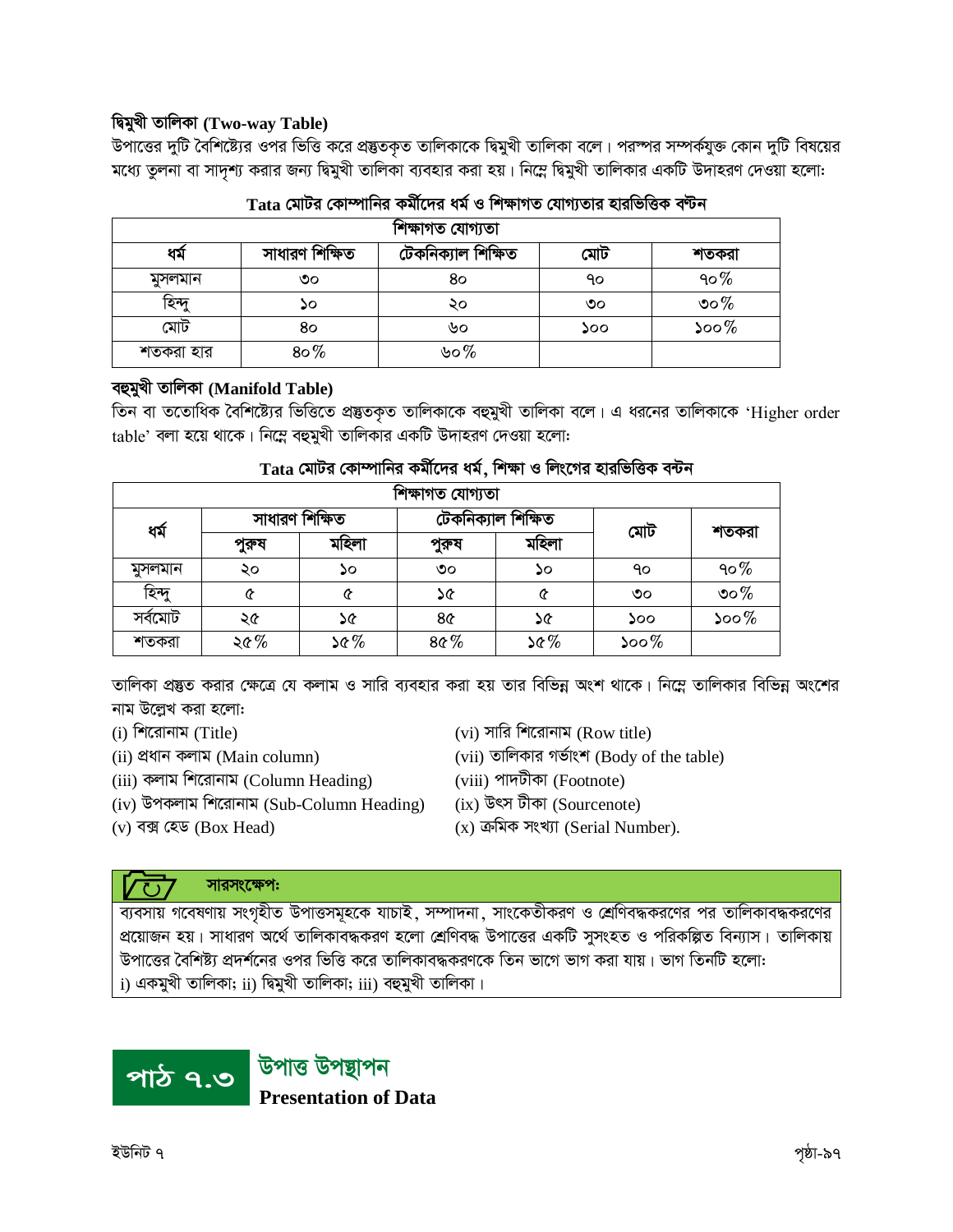

• গবেষণায় প্রাপ্ত তথ্য উপস্থাপন করতে পারবেন।

# উপাত্ত উপছাপন

#### **Presentation of Data**

ব্যবসায় গবেষণায় উপাত্ত সংগ্রহের প্রধান উদ্দেশ্য হচ্ছে কোনো ঘটনা বা বিষয় সম্পর্কে একটি সম্যক ধারণা লাভ করা। কিন্তু অনুসন্ধান ক্ষেত্র হতে প্রাথমিকভাবে সংগৃহীত উপাত্তসমূহ বিশৃঙ্খল বা এলোমেলো অবষ্থায় থাকে বলে উপাত্তের গতি-প্রকৃতি সম্পর্কে কিছুই জানা যায় না এবং এরূপ অশোধিত উপাত্তকে (Raw data) ব্যাখ্যা বিশ্লেষণ করে কোনোরূপ সিদ্ধান্তেও গৌছানো যায় না। সংগৃহীত উপাত্তকে সংক্ষিপ্তকরণের (Summarization of data) পর এর গুরুত্ব অনুধাবন, তাৎপর্য উদ্ঘাটন এবং সহজে বোধগম্য করে তোলার জন্য যে প্রক্রিয়া ব্যবহার করা হয় তাকে উপাত্তের উপস্থাপন বলা হয়। উপাত্ত এমনভাবে উপন্থাপন করতে হবে যেন তা সবচেয়ে আকর্ষণীয় ও গ্রহণযোগ্য হয় এবং পাঠক সহজেই বুঝতে পারে।

ব্যবসায় গবেষণায় প্রাথমিক উৎস থেকে সংগৃহীত উপাত্তসমূহকে ব্যবহারকারী ও জনসাধারণের নিকট সহজবোধ্য, অর্থপূর্ণ করার জন্য বিভিন্ন ব্যবসায় গবেষক ও পরিসংখ্যানবিদ যে সকল উপছাপন পদ্ধতি ব্যবহার করেছেন তা নিম্নে বিস্তারিত আলোচনা করা হলো:

#### (ক) কালীনসারি লেখ (Historigram)

যে সকল উপাত্তের মান (যেমন– আয়, ব্যয়, লাভ, ক্ষতি, উৎপাদন, জনসংখ্যা ইত্যাদি) সময়ের পরিবর্তনের সঙ্গে সঙ্গে পরিবর্তিত হয় সেগুলোকে সময়ভিত্তিক উপাত্ত বলে। আর যে লেখ সময়ভিত্তিক উপাত্ত নিয়ে অঙ্কিত হয় তাকে কালীনসারি লেখ বা Historigram বলে। এটি একটি রৈখিক লেখ। সাধারণত কালীনসারি লেখ এর ভূমি অক্ষে অর্থাৎ OX অক্ষে সময় এবং লম্ব অক্ষে অর্থাৎ  $\overline{\text{OY}}$  অক্ষে চলকের মান যেমন– আয়, ব্যয়, উৎপাদন ইত্যাদি দেখানো হয়।  $\overline{\text{OX}}$  অক্ষে অর্থাৎ ভূমি অক্ষে সময় এবং OY অক্ষে ষ্থাপিত মানের স্কেলের নির্দিষ্ট বিন্দুর বিপরীতে ছক কাগজে এক একটি বিন্দু বসাতে হয়। অতঃপর ষ্থাপিত বিন্দুগুলো যোগ করলে যে বক্ররেখা পাওয়া যাবে সেটিই কালীনসারি লেখ।

নিম্নে কোন প্রতিষ্ঠানের কয়েক বছরের আয় উল্লেখ করা হলো। এ উপাত্ত ব্যবহার করে একটি কালীনসারি লেখ অঙ্কন করবো:

| বছর  | আয় (কোটি টাকায়) |  |
|------|-------------------|--|
| ২০১৪ | ১৫০               |  |
| ২০১৫ | ২২০               |  |
| ২০১৬ | ১৭০               |  |
| ২০১৭ | ২৫০               |  |
| ২০১৮ | 800               |  |
| ২০১৯ | ৩০০               |  |

উপরিউক্ত সারণির উপাত্ত ব্যবহার করে ছক কাগজে নিম্নে কালীনসারি লেখ অঙ্কন করা হলো।

#### $\overline{\text{OX}}$  ভূমি অক্ষে ক্ষুদ্রতম ৫ বর্গঘর = ১ বছর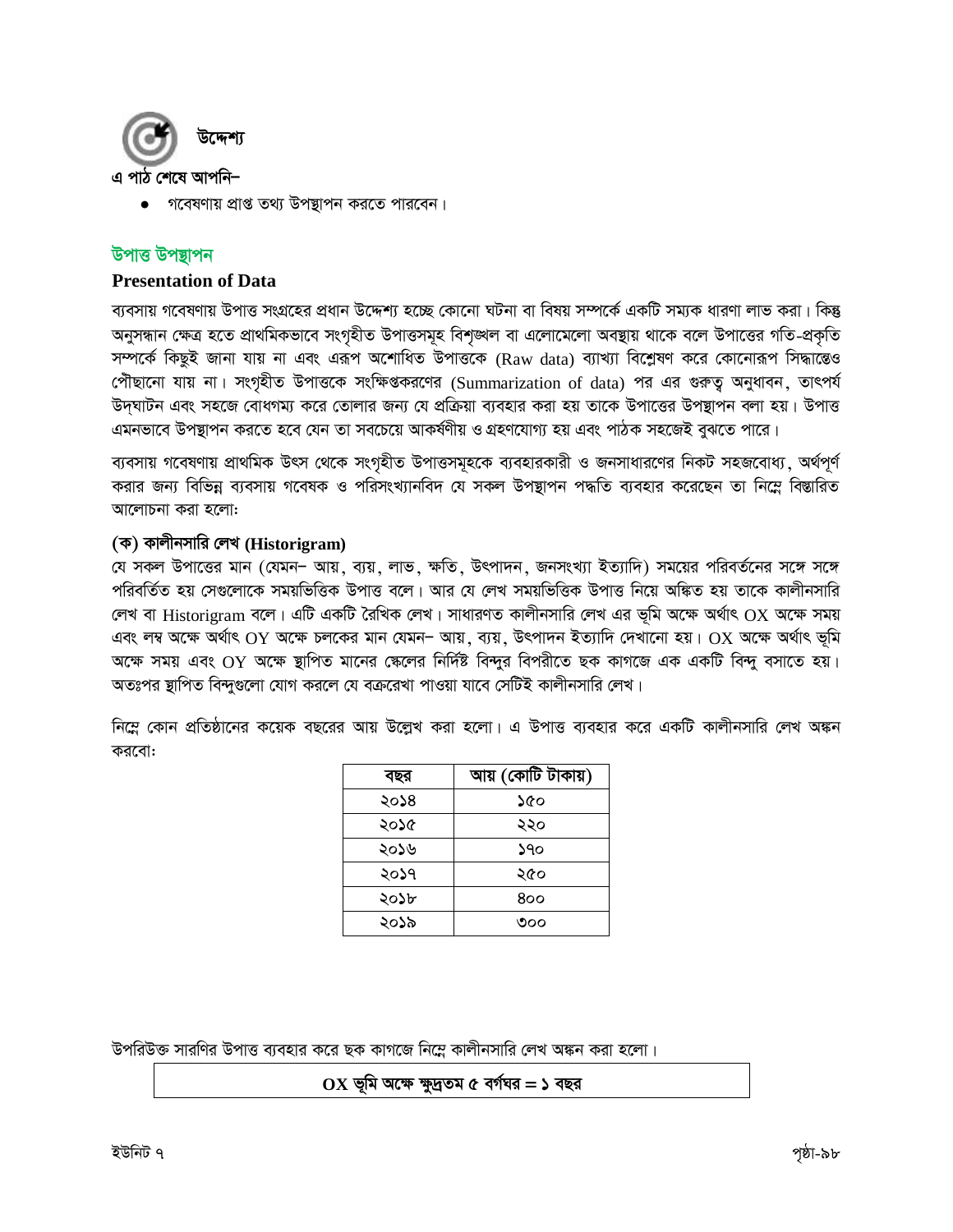# $OY$  উলম্ব অক্ষে ক্ষুদ্রতম ৫ বর্গঘর = ৫০ হাজার টাকা

### ধরে কালীন সারি লেখটি পরিসংখ্যানের software ব্যবহার করে অংকন করুন।

চিত্র: কালীনসারি লেখ

### (খ) আয়তলেখ (Histogram)

যে লেখতে গণসংখ্যা নিবেশনের প্রতিটি শ্রেণির গণসংখ্যাকে পরস্পর সংযুক্ত এক একটি উল্লম্ব আয়তক্ষেত্র দ্বারা প্রদর্শন করা হয় তাকে আয়তলেখ বলে।

আয়তলেখ অঙ্কনের সময় ছক কাগজে ভূমি বরাবর অর্থাৎ, OX অক্ষে গণসংখ্যা সারণির শ্রেণি ব্যবধান বা উপাত্তের মান এবং উল্লম্ব অক্ষে অর্থাৎ  $\overline{\text{OY}}$  অক্ষে প্রতিটি শ্রেণির বিপরীতে গণসংখ্যা বসিয়ে পরস্পর সংযুক্ত আয়তক্ষেত্র অঙ্কন করা হয়। এভাবে অঙ্কিত আয়তক্ষেত্ৰগুলোর সমন্বিত চিত্রই হলো আয়তলেখ।

উদাহরণ: নিমের উপাত্তুলোকে আয়তলেখের মাধ্যমে উপস্থাপন করুন।

| শ্ৰেণিব্যাপ্তি | গণসংখ্যা |
|----------------|----------|
| ಲಿಂ-8ಂ         | 8        |
| 80-00          | ᠤ        |
| ৫০-৬০          | ১৬       |
| ৬০-৭০          | ২০       |
| 90-bo          | ১৬       |
| ৮০-৯০          | ১০       |
| ৯০-১০০         | ۱μ       |

উপরিউক্ত গণসংখ্যা নিবেশন থেকে নিম্নের ছক কাগজে আয়তলেখ অঙ্কন করা হলো:

 $OX$  ভূমি অক্ষে ক্ষুদ্রতম ৫ বর্গঘর = ৫ একক  $OY$  উলম্ব অক্ষে ক্ষুদ্রতম ৫ বর্গঘর = ২ একক ধরে কালীন সারি লেখটি পরিসংখ্যানের software ব্যবহার করে অঙ্কন করুন।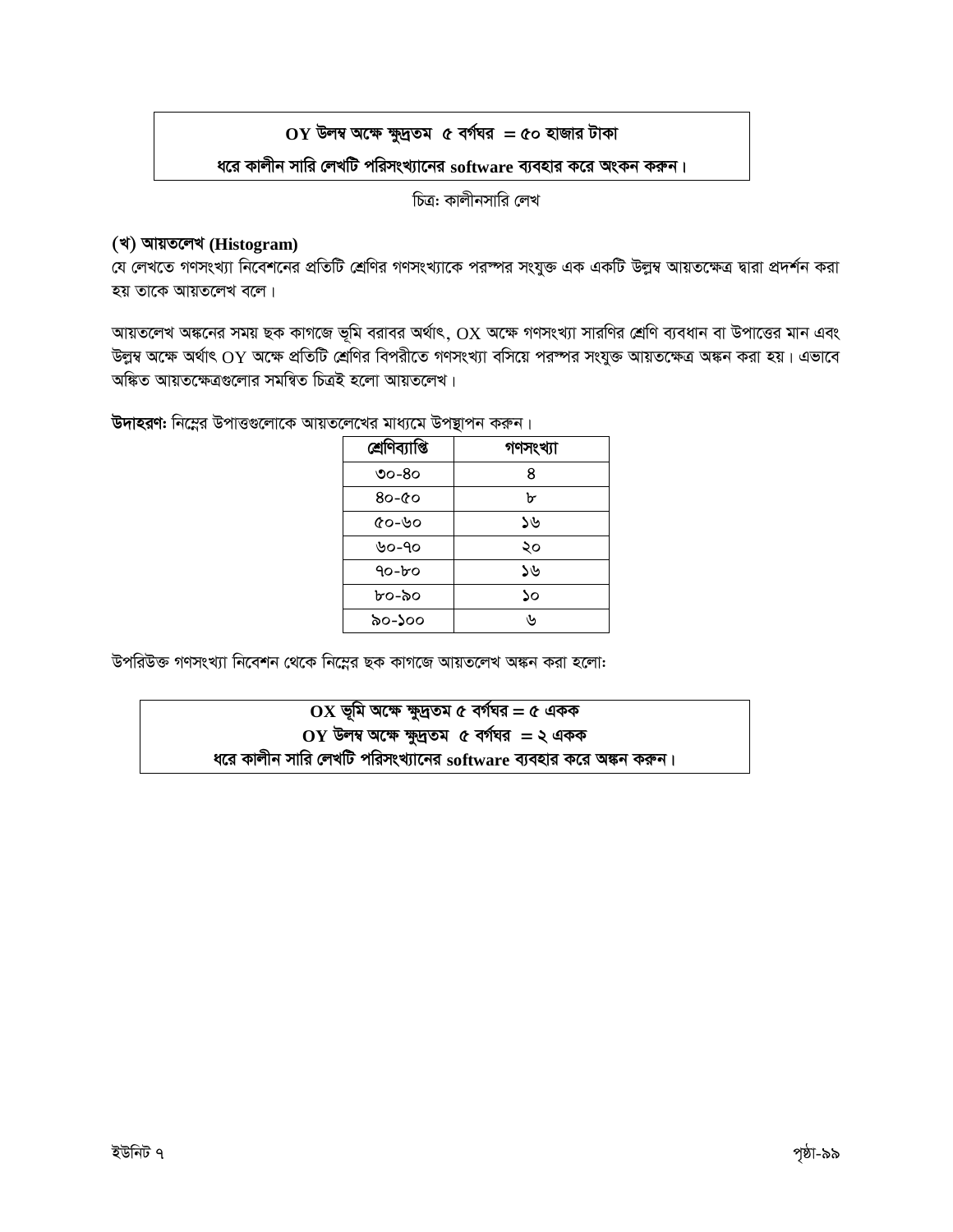

# (গ) গণসংখ্যা বহুভূজ (Frequency Polygon)

বিচ্ছিন্ন এবং অবিচ্ছিন্ন উভয় প্রকার গণসংখ্যা নিবেশনকে লেখচিত্রে উপস্থাপনের জন্য গণসংখ্যা বহুভূজ ব্যবহার করা হয়। অবিচ্ছিন্ন গণসংখ্যা নিবেশনের ভিত্তিতে গণসংখ্যা বহুভুজ অঙ্কন করার জন্য ছক কাগজে ভূমি বরাবর অর্থাৎ OX অক্ষে শ্রেণিব্যাপ্তির মধ্যমান এবং উলুম্ব বরাবর অর্থাৎ  $\mathrm{OY}$  অক্ষে গণসংখ্যা প্রদর্শন করা হয়।

বিচ্ছিন্ন গণসংখ্যা নিবেশন থেকে গণসংখ্যা বহুভুজ অঙ্কনের জন্য শ্রেণিব্যাপ্তির মধ্যমানের পরিবর্তে বিচ্ছিন্ন চলকের মান বসবে।

উদাহরণ: নিম্নের গণসংখ্যা সারণি থেকে গণসংখ্যা বহুভুজ অঙ্কন করা হলো:

| পণ্যের দাম | ক্ৰেতা সংখ্যা $(f)$ |
|------------|---------------------|
| ৩০-৪০      | ৫                   |
| 80-&0      | ৯                   |
| ৫০-৬০      | ۱y                  |
| ৬০-৭০      | ᠤ                   |
| १०-৮०      | 8                   |
|            | $N = 92$            |

সমাধানঃ উপরিউক্ত গণসংখ্যা সারণি থেকে গণসংখ্যা বহুভুজ অঙ্কনের জন্য প্রাপ্ত নম্বরের মধ্যমান নির্ণয় করা হলো। অতঃপর ছক কাগজে গণসংখ্যা বহুভুজ অঙ্কন করা হলো :

| পণ্যের দাম | পণ্যের দামের মধ্যমান $(x)$ | ক্ৰেতা সংখ্যা $(f)$ |
|------------|----------------------------|---------------------|
| ৩০-৪০      | ৩৫                         |                     |
| $80 - 60$  | 8¢                         | െ                   |
| ৫০-৬০      | 66                         | ৬                   |
| ৬০-৭০      | ৬৫                         | ৮                   |
| $90-b$     | ৭৫                         | 8                   |
|            |                            | $N = 95$            |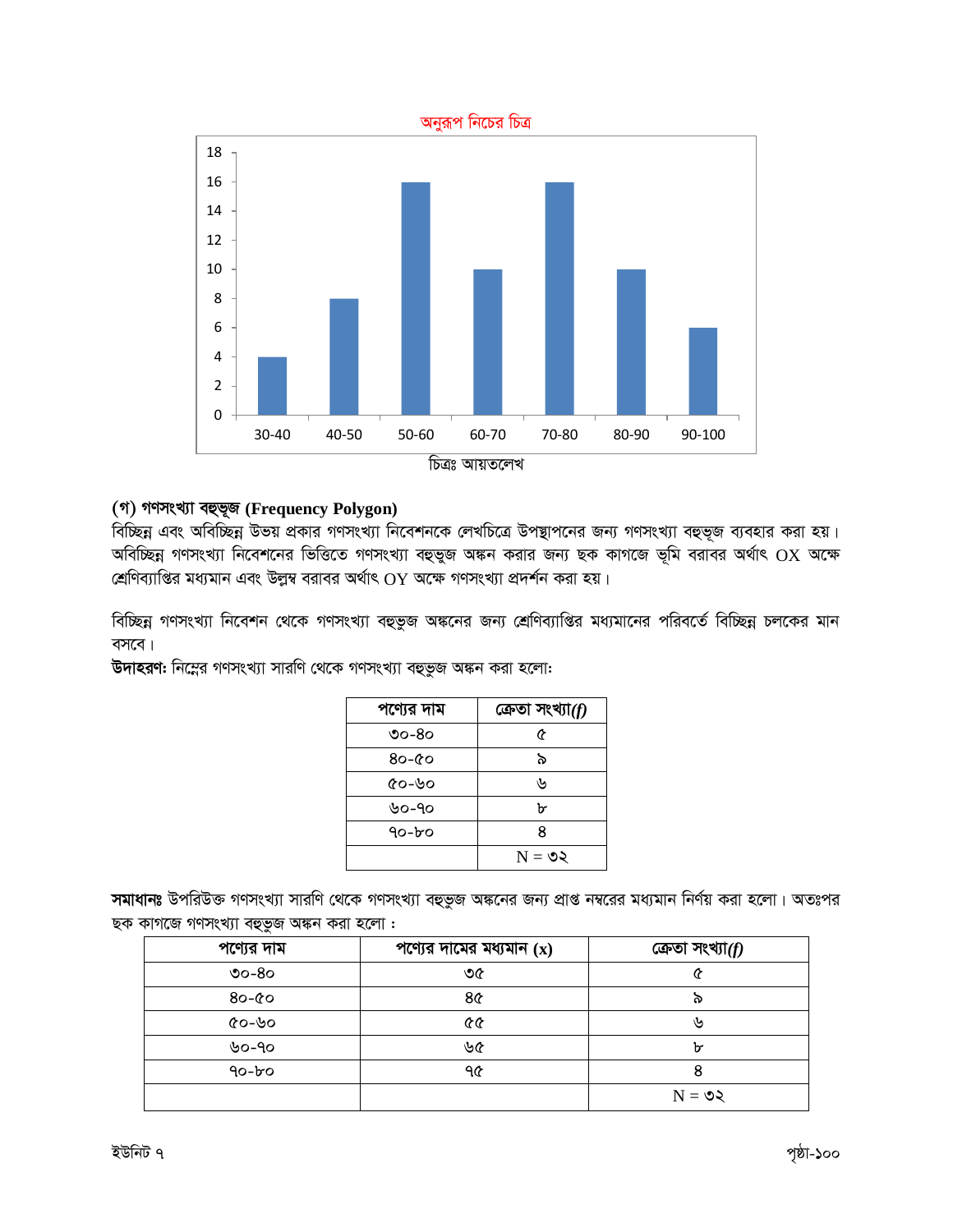উপরিউক্ত গণসংখ্যা নিবেশন থেকে নিম্নের ছক কাগজে গণসংখ্যা রেখা অংকন করা হলো।

হলো।

 $OX$  অক্ষে ক্ষুদ্রতম ৫ বর্গঘর = ১০ একক এবং  $OY$  অক্ষে ক্ষুদ্রতম ৫ বর্গঘর = ২ একক ধরে গণসংখ্যা রেখাটি অঙ্কন করা

 $\boldsymbol{\mathcal{S}}$ ৭২-৮২ ঀঀ  $N = 80$ 

 $82 - 62$ 89 ১২ ৫২-৬২ ৫৭  $\mathcal{V}$ ৬২-৭২ ৬৭ 8

ছক কাগজে গণসংখ্যা রেখা অঙ্কন করা হলো:

প্রাপ্ত নম্বর

২২-৩২

৩২-৪২

**সমাধান:** উপরোক্ত গণসংখ্যা সারণি থেকে গণসংখ্যা রেখা অঙ্কনের জন্য শ্রেণিব্যাপ্তির মধ্যমান নির্ণয় করা হলো। অতঃপর

প্রাপ্ত নম্বরের মধ্যমান (x)

২৭

৩৭

ছাত্ৰ সংখ্যা  $(f)$ 

২

৯

| শ্ৰেণিব্যাপ্তি | গণসংখ্যা $(f)$ |  |
|----------------|----------------|--|
| ২২-৩২          |                |  |
| ৩২-৪২          | ৯              |  |
| ৪২-৫২          | ১২             |  |
| ৫২-৬২          | دد             |  |
| ৬২-৭২          | 8              |  |
| ৭২-৮২          |                |  |
|                | $N = 80$       |  |

উদাহরণ: নিম্নের গণসংখ্যা সারণি থেকে একটি গণসংখ্যা রেখা অঙ্কন করা হলো:

বলে।

হলো গণসংখ্যা রেখা।

(ঘ) গণসংখ্যা রেখা (Frequency Curve) অবিচ্ছিন্ন গণসংখ্যা নিবেশনের শ্রেণিব্যাপ্তির মধ্যমান অনুযায়ী গণসংখ্যাসমূহ সংস্থাপন করে সংস্থাপিত বিন্দুগুলোকে মুক্ত হস্তরেখা দ্বারা যুক্ত করলে যে মসৃণ লেখ প্রষ্কৃত হয় তাকেই গণসংখ্যা রেখা বলে। প্রকৃতপক্ষে গণসংখ্যা বহুভুজের মসৃণতাই

ছক কাগজে ভূমি বরাবর অর্থাৎ  $\overline{\text{OX}}$  অক্ষে শ্রেণিব্যাপ্তির মধ্যমান এবং উল্লম্ব বরাবর অর্থাৎ  $\overline{\text{OY}}$  অক্ষে গণসংখ্যাসমূহ সংস্থাপন করতে হয়। অতঃপর সংস্থাপিত বিন্দুগুলোকে মুক্ত হস্তরেখা দ্বারা যুক্ত করলে যে বক্ররেখা পাওয়া যায় তাকেই গণসংখ্যা রেখা

OX ভূমি অক্ষে ক্ষুদ্রতম ৫ বর্গঘর = ১০ একক এবং OY উল্লম্ব অক্ষে ক্ষুদ্রতম ৫ বর্গঘর = ২ একক ধরে গণসংখ্যা বহুভুজটি অঙ্কন করা হলোঃ  $\overline{\text{OX}}$  ভূমি অক্ষে ক্ষুদ্রতম ৫ বর্গঘর = ১০ একক এবং

> $OY$  উলম্ব অক্ষে ক্ষুদ্রতম ৫ বর্গঘর = ২ একক ধরে গণসংখ্যা বহুভুজটি পরিসংখ্যানের software ব্যবহার করে অংকন করুন। চিত্ৰঃ গণসংখ্যা বহুভুজ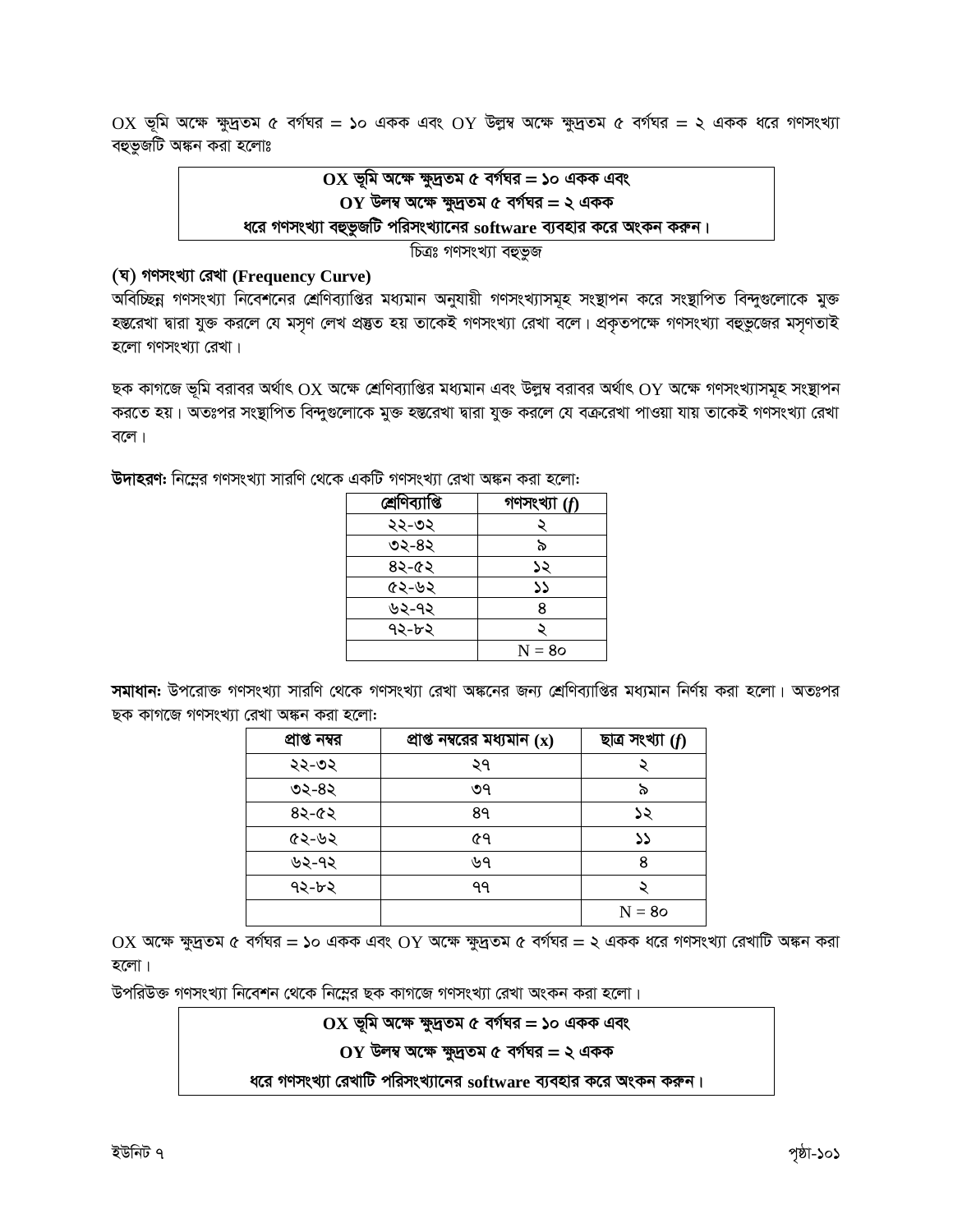#### নিচের অঙ্কন করা অনুরূপ চিত্র



চিত্র: গণসংখ্যা রেখা

# (ঙ) ক্রমযোজিত গণসংখ্যা রেখা বা অজিভ (Cumulative Frequency Curve or Ogive)

যে লেখচিত্রের সাহায্যে ক্রমযোজিত গণসংখ্যা বিভাজন প্রকাশ করা হয় তাদের ক্রমযোজিত গণসংখ্যা রেখা বা অজিভ বলে।

ক্রমযোজিত গণসংখ্যা রেখা অঙ্কনের ক্ষেত্রে শ্রেণিসীমাগুলোকে  $\mathcal{O}X$  অক্ষে এবং ক্রমযোজিত গণসংখ্যাগুলোকে  $\mathcal{O}Y$  অক্ষ বরাবর প্রদত্ত রাশিতথ্যকে উপষ্থাপিত করা হয় এবং প্রাপ্ত বিন্দুগুলোকে সরলরেখা দ্বারা যোগ করা হয়।

অজিভ (Ogive) দুপ্রকারের হতে পারে। যথা:

**উনঅজিভ (Less than ogive):** নিচের দিক হতে ক্রমযোজিত গণসংখ্যা উচ্চ শ্রেণিসীমার বিপরীতে সংষ্থাপন করে যে রেখা অঙ্কন করা হয় তাকে উনঅজিত বলে।

**অধিঅজিভ** (More than ogive): ওপরের দিক হতে ক্রমযোজিত গণসংখ্যা নিম্ন শ্রেণিসীমার বিপরীতে সংস্থাপন করে যে রেখা অঙ্কন করা হয় তাকে অধিঅজিভ বলে।

**অজিভ রেখা অঙ্কন (Drawing of ogive):** ছক কাগজে ভূমি বরাবর অর্থাৎ  $\overline{OX}$  অক্ষে শ্রেণিব্যাপ্তি এবং লম্ব বরাবর অর্থাৎ  $OY$  অক্ষে ক্রমযোজিত গণসংখ্যা বসিয়ে প্রদত্ত রাশিতথ্যকে উপষ্থাপিত করা হয় এবং প্রাপ্ত বিন্দুগুলোকে সরলরেখা দ্বারা যোগ করে অজিভ রেখা অঙ্কন করা হয়।

অজিভ রেখার ক্ষেত্রে ক্রমযোজিত গণসংখ্যা উর্ধ্ব শ্রেণিসীমার বিপরীতে সংস্থাপন করে উনঅজিভ (Less than ogive) অঙ্কন করা হয় এবং ক্রমযোজিত গণসংখ্যা নিম্ন শ্রেণিসীমার বিপরীতে সংস্থাপন করে অধিঅজিভ (More than ogive) অঙ্কন করা হয়। যেমন– নিম্নের গণসংখ্যা সারণি থেকে একটি অজিত রেখা অঙ্কন করা হলো: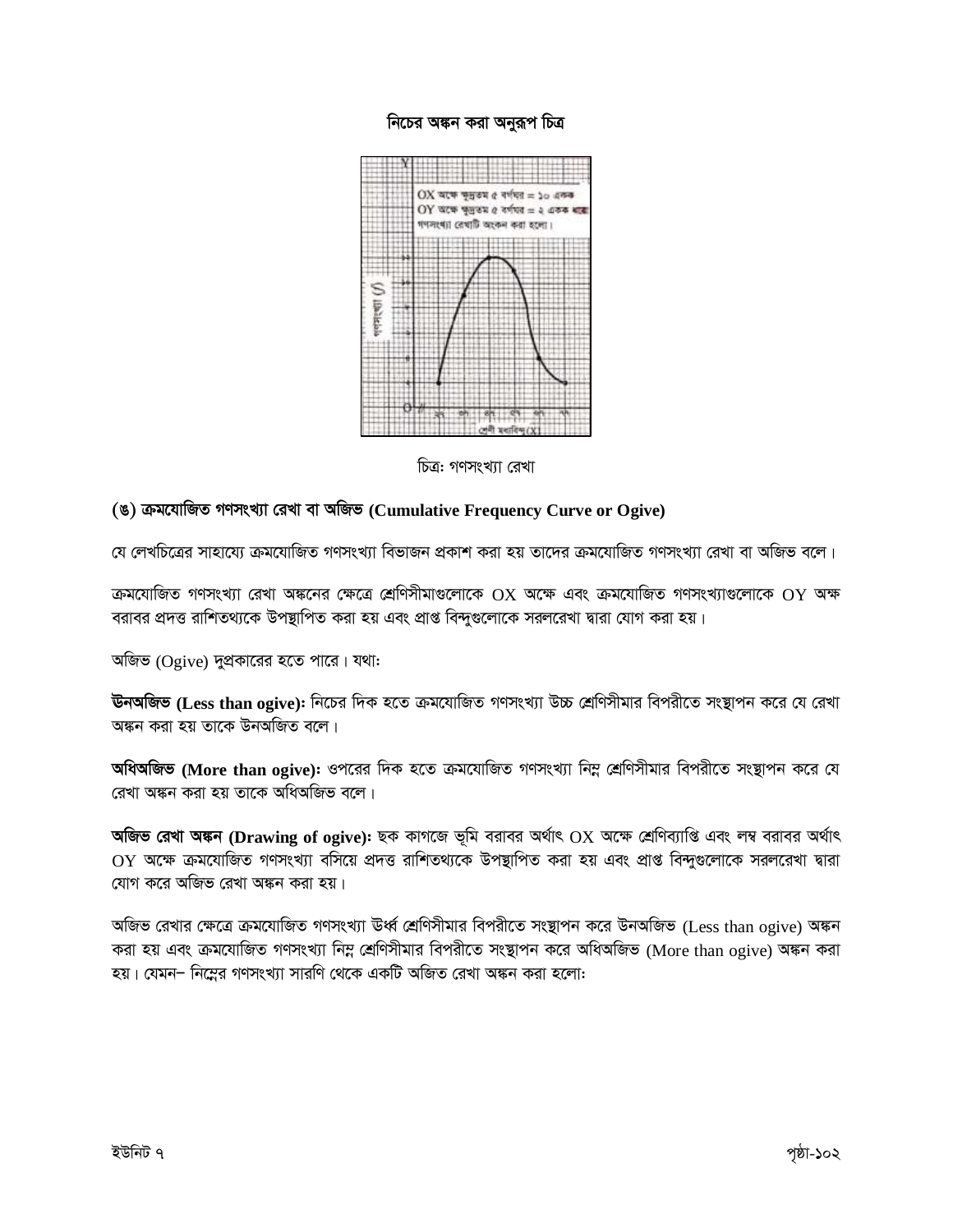



নিচের অঙ্কন করা অনুরূপ চিত্র

| $\mathbf{O}(\mathbf{X})$ ভূমি অক্ষে ক্ষুদ্রতম ৫ বর্গঘর = ১০ একক |  |
|-----------------------------------------------------------------|--|
| $\mathbf{O}Y$ উলম্ব অক্ষে ক্ষুদ্রতম ৫ বর্গঘর = ১০ একক           |  |
| ধরে অজিভ রেখাটি পরিসংখ্যানের software ব্যবহার করে অংকন করুন।    |  |

|           | শ্ৰেণিব্যাপ্তি<br>গণসংখ্যা $(f)$ | ক্রমযোজিত গণসংখ্যা (fc) |                |
|-----------|----------------------------------|-------------------------|----------------|
|           |                                  | উৰ্ধ্বমুখী              | নিম্নমুখী      |
| ১০-২০     | ೦೨                               | ৩                       | ১০০            |
| ২০-৩০     | $\mathcal{L}$                    | $\mathsf{S}$            | ৯৭             |
| $OO-8$    | ১৫                               | ২৯                      | ৮৬             |
| $80 - 60$ | ২৩                               | ৫২                      | 95             |
| ৫০-৬০     | ২০                               | ৭২                      | 8 <sub>b</sub> |
| ৬০-৭০     | ১৬                               | ৮৮                      | ২৮             |
| $90-b$    | ob                               | ৯৬                      | ১২             |
| ০৯-০৩     | 08                               | ১০০                     | 8              |
|           | $N = 500$                        |                         |                |

|                |                |           | ক্ৰমযোজিত গণসংখ্যা (fc) |
|----------------|----------------|-----------|-------------------------|
| শ্ৰেণিব্যাপ্তি | গণসংখ্যা $(f)$ | উৰ্ধ্বমখী | নিম্নমুখী               |
| ১০-২০          | ೲ              | ৩         | ১০০                     |
| ২০-৩০          |                | 58        | ৯৭                      |
| 00000          | р              | $\sim$    | مايسا                   |

সমাধান: উপরিউক্ত গণসংখ্যা সারণি থেকে অজিভ রেখা অঙ্কনের জন্য ক্রমযোজিত গণসংখ্যা নির্ণয় করা হলো। অতঃপর ছক কাগজে অজি

| শ্ৰেণিব্যাপ্তি | গণসংখ্যা $(f)$ |  |
|----------------|----------------|--|
| ১০-২০          | ০৩             |  |
| ২০-৩০          | ১১             |  |
| ৩০-৪০          | ১৫             |  |
| 80-00          | ২৩             |  |
| ৫০-৬০          | ২০             |  |
| ৬০-৭০          | ১৬             |  |
| ৭০-৮০          | ob             |  |
| ხი-აი          | ο8             |  |
|                | N = ১০০        |  |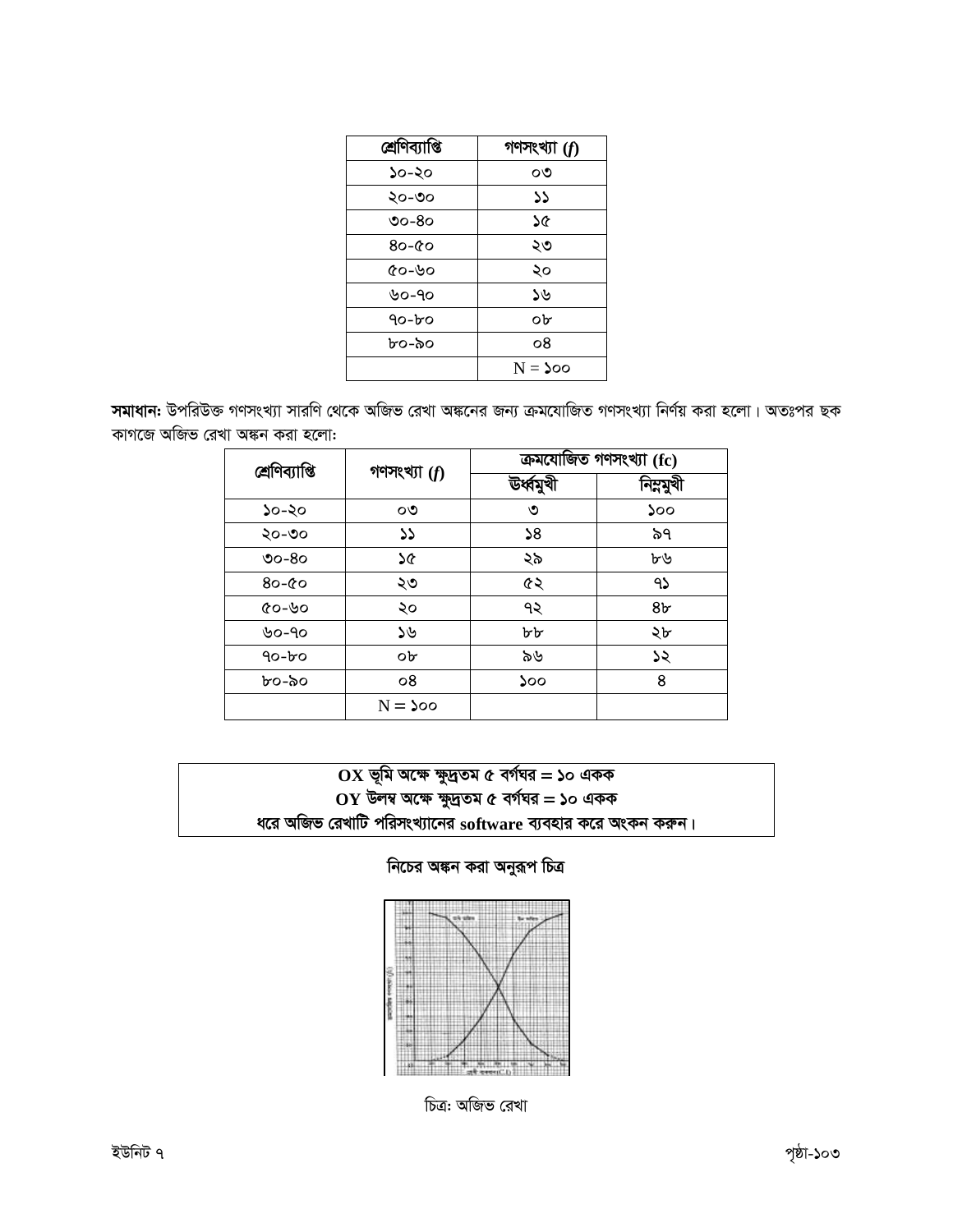$[OX \nsubseteq \mathfrak{D}$  অক্ষে ক্ষুদ্রতম ৫ বর্গঘর = ১০ একক (শ্রেণি ব্যবধান)

 $OY$  লম্ব অক্ষে ক্ষুদ্রতম ৫ বর্গঘর = ১০ একক (ক্রমযোজিত গণসংখ্যা) ধরে অজিভ রেখাটি অঙ্কন করা হলো]

# $(5)$  একমাত্রিক নকশা (One dimensional diagram)

একমাত্রিক নকশা হলো কতকগুলো দণ্ডের সমষ্টি যেখানে শুধু দৈর্ঘ্যকে বিবেচনা করে সংখ্যাত্মক উপাত্তের নকশা অঙ্কন করা হয়। এক্ষেত্রে দণ্ডের প্রন্থ বিবেচনা করা হয় না, কেবল নকশার সৌন্দর্য বৃদ্ধির জন্যই প্রন্থ উপস্থাপন করা হয়। একমাত্রিক নকশাকে নিম্লোক্ত তিনটি ভাগে ভাগ করা যায়। যথা:

- সহজ বা সরল দণ্ডচিত্র (Simple bar diagram).  $(i)$
- (ii) যৌগিক বা জটিল দণ্ডচিত্ৰ (Multiple or compound bar diagram).
- (iii) বহু অংশবিশিষ্ট দণ্ডচিত্ৰ (Component or sub-divided bar diagram).

## (i) সহজ বা সরল দণ্ডচিত্র (Simple bar diagram):

যে দণ্ডচিত্রের সাহায্যে এক একটি উপাত্ত প্রতিটি দণ্ডে বা স্তম্ভে সন্নিবেশিত করা হয় তাকে সরল দণ্ডচিত্র বলে। সরল দণ্ডচিত্রের মাধ্যমে শ্রেণিভিত্তিক গণসংখ্যা উপস্থাপন করা হয়। যেমন–

| কোমল পানীয় | ব্যবহারকারী |
|-------------|-------------|
| আর.সি কোলা  | ২৫০         |
| প্ৰাণআপ     | ২০০         |
| কোকাকোলা    | ১৫০         |
| সেভেন আপ    | ১২৫         |
| পেপসি       | ১০০         |

# $OX$  ভূমি অক্ষে = কোমল পানীয়  $OY$  উলম্ব অক্ষে = ব্যবহারকারী

ধরে সরল দণ্ডচিত্র রেখাটি পরিসংখ্যানের software ব্যবহার করে অংকন করুন।

নিচের অঙ্কন করা অনুরূপ চিত্র



চিত্রঃ সরল দণ্ডচিত্র

# (ii) যৌগিক বা জটিল দণ্ডচিত্ৰ (Multiple or compound bar diagram)

যে দণ্ডচিত্রের সাহায্যে বিভিন্ন প্রকারের উপাত্তকে পাশাপাশি দণ্ডে বা স্তম্ভে উপস্থাপন করা হয় তাকে যৌগিক দণ্ড বা জটিল দণ্ডচিত্র বলে। যেমন-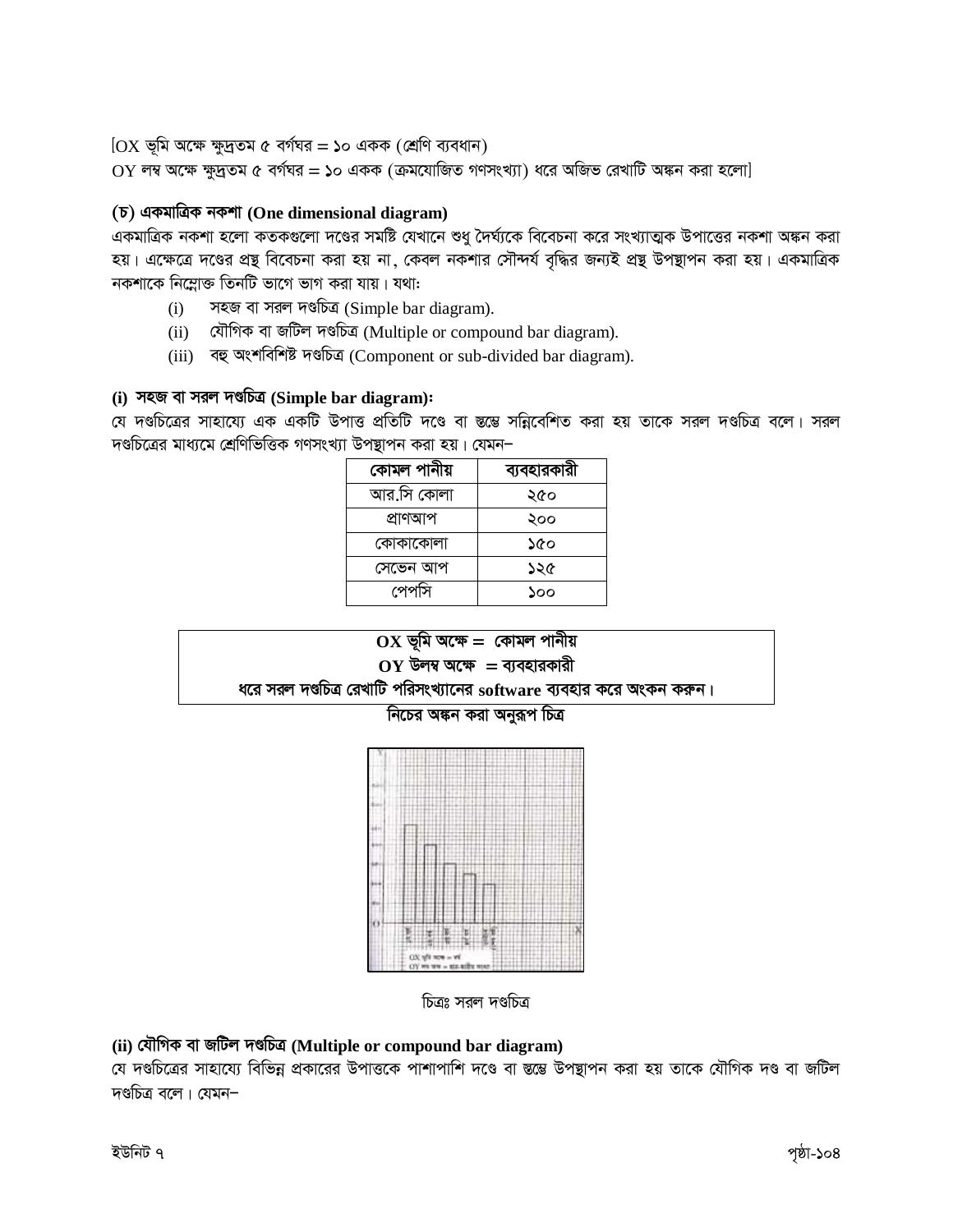| শিক্ষাবৰ্ষ | কোকাকোলা | পেপাস |
|------------|----------|-------|
| ২০১৪-২০১৫  | bo       | ৬০    |
| ২০১৫-২০১৬  | ১২৫      | ১০০   |
| ২০১৬-২০১৭  | 8٥د      | ১১০   |
| ২০১৭-২০১৮  | ১৩০      | ৯০    |
| ২০১৮-২০১৯  | ১২০      | bo    |

| $\mathbf{OX}$ ভূমি অক্ষে = শিক্ষাবর্ষ                                  |
|------------------------------------------------------------------------|
| $\overline{\text{OY}}$ উলম্ব অক্ষে $=$ কোমল পানীয় ব্যবহারকারীর সংখ্যা |
| ধরে জটিল রেখাটি পরিসংখ্যানের software ব্যবহার করে অংকন করুন।           |





চিত্ৰ ঃ জটিল দণ্ডচিত্ৰ

# (iii) বহু অংশবিশিষ্ট দণ্ডচিত্ৰ (Component or sub-divided bar diagram):

যে দণ্ডচিত্রের সাহায্যে রাশি তথ্যমালার বিভিন্ন অংশকে কোন একটি দণ্ডের বিভিন্ন অংশে ভাগ করে উপস্থাপন করা হয় তাকে বহু অংশবিশিষ্ট দণ্ডচিত্র বলে। যেমন– একটি প্রতিষ্ঠানের ২০০৫ ও ২০০৬ সালের উৎপাদন ব্যয়কে বহু অংশবিশিষ্ট দণ্ডচিত্রে উপস্থাপন করা হলো:

|                | ২০১৮ টাকা (কোটি) | ২০১৯ টাকা (কোটি) |
|----------------|------------------|------------------|
| কাঁচামাল ক্ৰয় | ২৫               | ৩০               |
| শ্রমিকদের বেতন | ১৫               | ২০               |
| অন্যান্য       |                  | ΔO               |
| মোট            | 8৫               | ৬০               |

বহু অংশবিশিষ্ট অঙ্কচিত্রটি পরিসংখ্যানের software ব্যবহার করে অংকন করুন।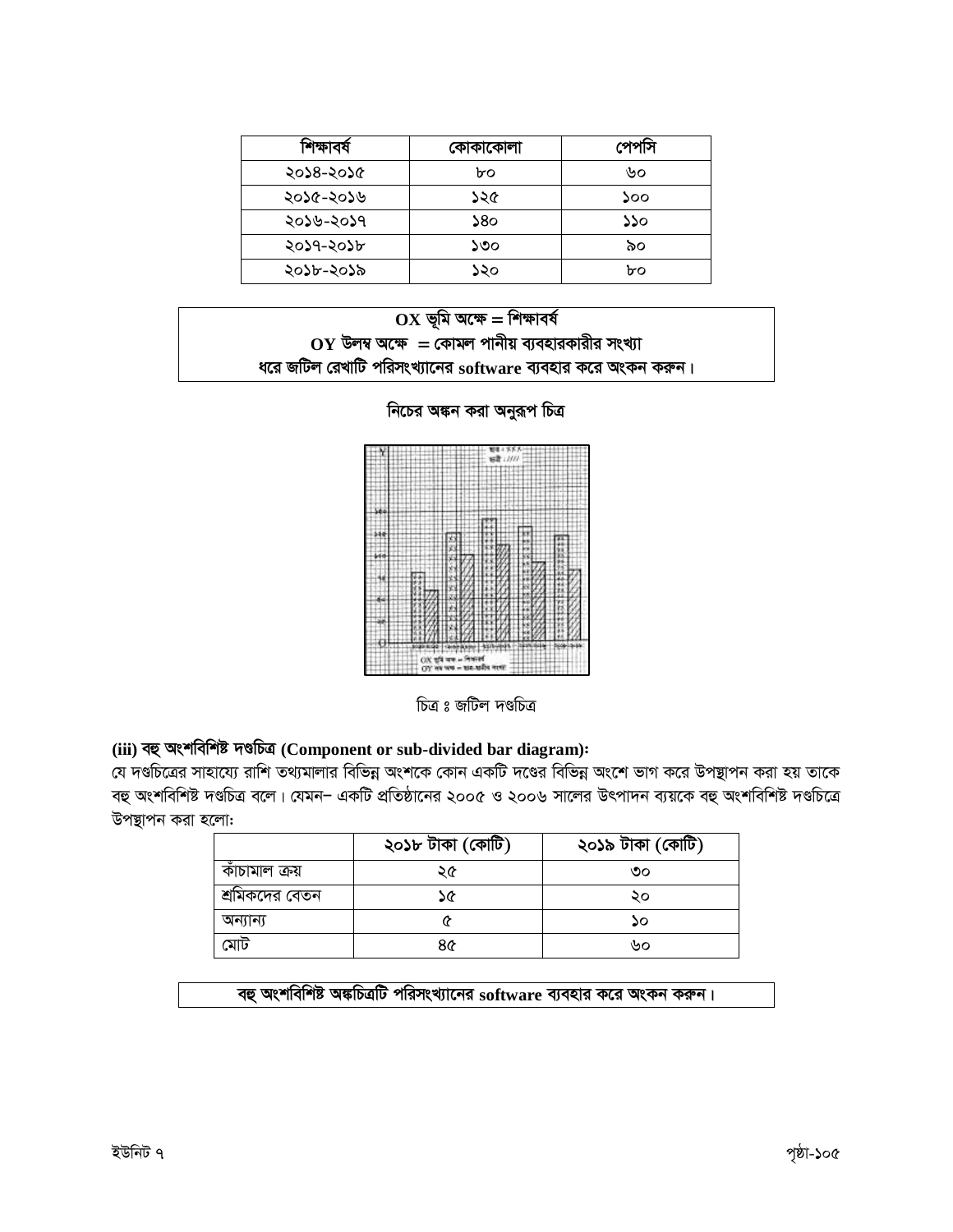

চিত্ৰঃ বহু অংশবিশিষ্ট দন্ডচিত্ৰ

# (ছ) দি-মাত্ৰিক নকশা (Two dimensional diagram)

দৈর্ঘ্য ও প্রন্থ উভয়কেই বিবেচনা করে যে সংখ্যাত্মক উপাত্তের নকশা অঙ্কন করা হয় তাকে দ্বি-মাত্রিক নকশা বলে। দ্বিমাত্রিক নকশার মধ্যে আয়তক্ষেত্র ও পাইচার্ট প্রধান। নিম্নে এণ্ডলোর বর্ণনা দেওয়া হলো:

#### (i) আয়তক্ষেত্ৰ (Rectangle)

যে চতুর্ভুজের বিপরীত বাহুদ্বয় পরস্পর সমান ও সমান্তরাল এবং প্রত্যেকটি কোণ সমকোণ বা ৯০° এর সমান থাকে তাকে আয়তক্ষেত্র বলে। আয়তক্ষেত্রের ক্ষেত্রফল বিবেচনা করে উপাত্ত উপস্থাপন করা হয়। আয়তক্ষেত্রের আকার উপাত্তের সমানুপাতে হয়। আয়তক্ষেত্ৰগুলো সাধারণ অথবা অংশবিশিষ্ট হতে পারে। ভিন্ন ভিন্ন উপাত্তের জন্য ভিন্ন ভিন্ন আয়তক্ষেত্র অঙ্কিত হয়।

| খরচের খাত | বাংলাদেশে মাথাপিছু খরচ (টাকা) |      |
|-----------|-------------------------------|------|
|           | ২০১৮                          | ২০১৯ |
| খাদ্য     | ১০০০                          | ১২০০ |
| বাসস্থান  | ৫০০                           | boo  |
| যাতায়াত  | ৩০০                           | ৬০০  |
| অন্যান্য  | ২০০                           | 800  |
| মোট       | ২০০০                          | ৩೦೦೦ |

উদাহরণ: নিম্নের সারণির প্রদত্ত উপাত্ত ব্যবহার করে একটি আয়তক্ষেত্র নকশা অঙ্কন কর।

উপাত্ত উৎস ঃ কাল্পনিক

উপরিউক্ত সারণির উপাত্ত ব্যবহার করে নিম্নে ছক কাগজে আয়তক্ষেত্র নকশা অঙ্কন করা হলো:

 $OX$  ভূমি অক্ষে ক্ষুদ্রতম ৫ বর্গঘর = ১ বছর  $OY$  উলম্ব অক্ষে ক্ষুদ্রতম ৫ বর্গঘর = ৫০০ টাকা

ধরে আয়তক্ষেত্রটি পরিসংখ্যানের software ব্যবহার করে অংকন করুন।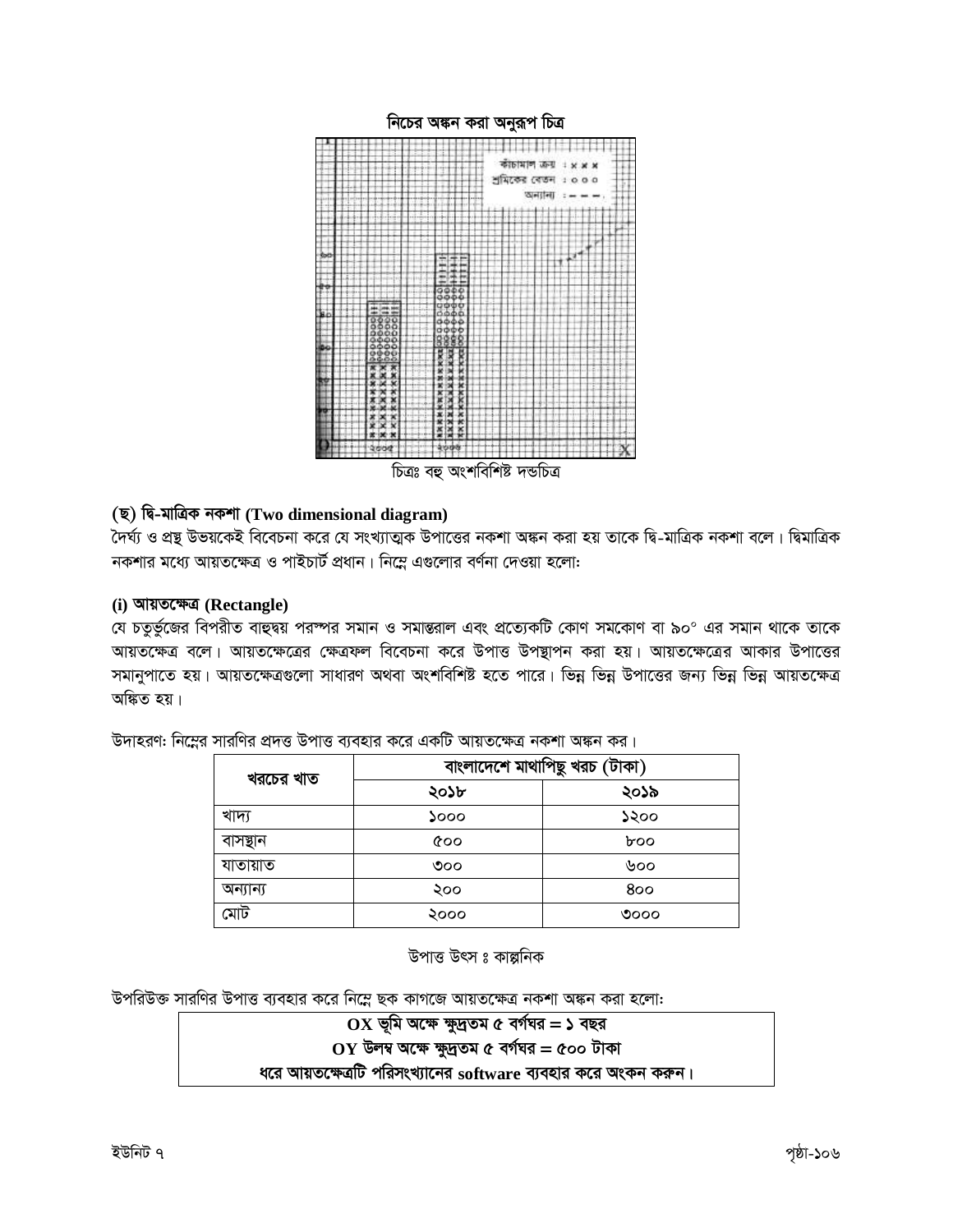

 $OX$  ভূমি অক্ষে ৫ ক্ষুদ্রতম বর্গঘর = ১ বছর

 $OY$  উল্লম্ব অক্ষে ৫ ক্ষুদ্রতম বর্গঘর = ৫০০ টাকা ধরে আয়তক্ষেত্র নকশাটি অঙ্কন করা হলো।

# (ii) বৃত্তাকার চিত্র বা কৌণিক নকশা (Pie Chart)

ব্যবসায় গবেষণায় সংগৃহীত উপাত্ত উপস্থাপনের একটি গুরুত্বপূর্ণ ও বহুল ব্যবহৃত পদ্ধতি হলো বৃত্তাকার চিত্র বা পাই চার্ট। সাধারণত কোনো বিষয়ের অনেকগুলো বৈশিষ্ট্যকে একসাথে প্রকাশ করার জন্য বৃত্তাকার চিত্রের সাহায্য গ্রহণ করা হয়। একটি বৃত্তকে বিভিন্ন অংশে বিভক্ত করে প্রতিটি অংশে বিভিন্ন প্রকার পরিসংখ্যানিক উপাত্ত উপস্থাপন করলে তাকে বৃত্তাকার চিত্ৰ বলে।

বৃত্তাকার চিত্র অঙ্কন করার সময় সর্বপ্রথম প্রদত্ত উপাত্তকে কোণে (ডিগ্রিতে) প্রকাশ করা হয়। যেহেতু বৃত্তের কেন্দ্রে উৎপন্ন কোণের পরিমাণ ৩৬০°, সেহেতু প্রতিটি শ্রেণির উপাত্তের সংখ্যাকে মোট উপাত্তের সংখ্যা দ্বারা ভাগ করে প্রাপ্ত ভাগফলকে ৩৬০° দ্বারা গুণ করলে নির্ণেয় কোণের পরিমাণ পাওয়া যায়।

উদাহরণ: নিম্নের সারণি থেকে একটি বৃত্তাকার চিত্র অঙ্কন কর।

| পেশা     | লোকসংখ্যা |
|----------|-----------|
|          | 800       |
| ব্যবসায় | ২৫০       |
| চাকরি    | ১৫০       |
| শ্ৰমিক   | ১০০       |
| অন্যান্য | ৫০        |
| মোট      | ১০০০      |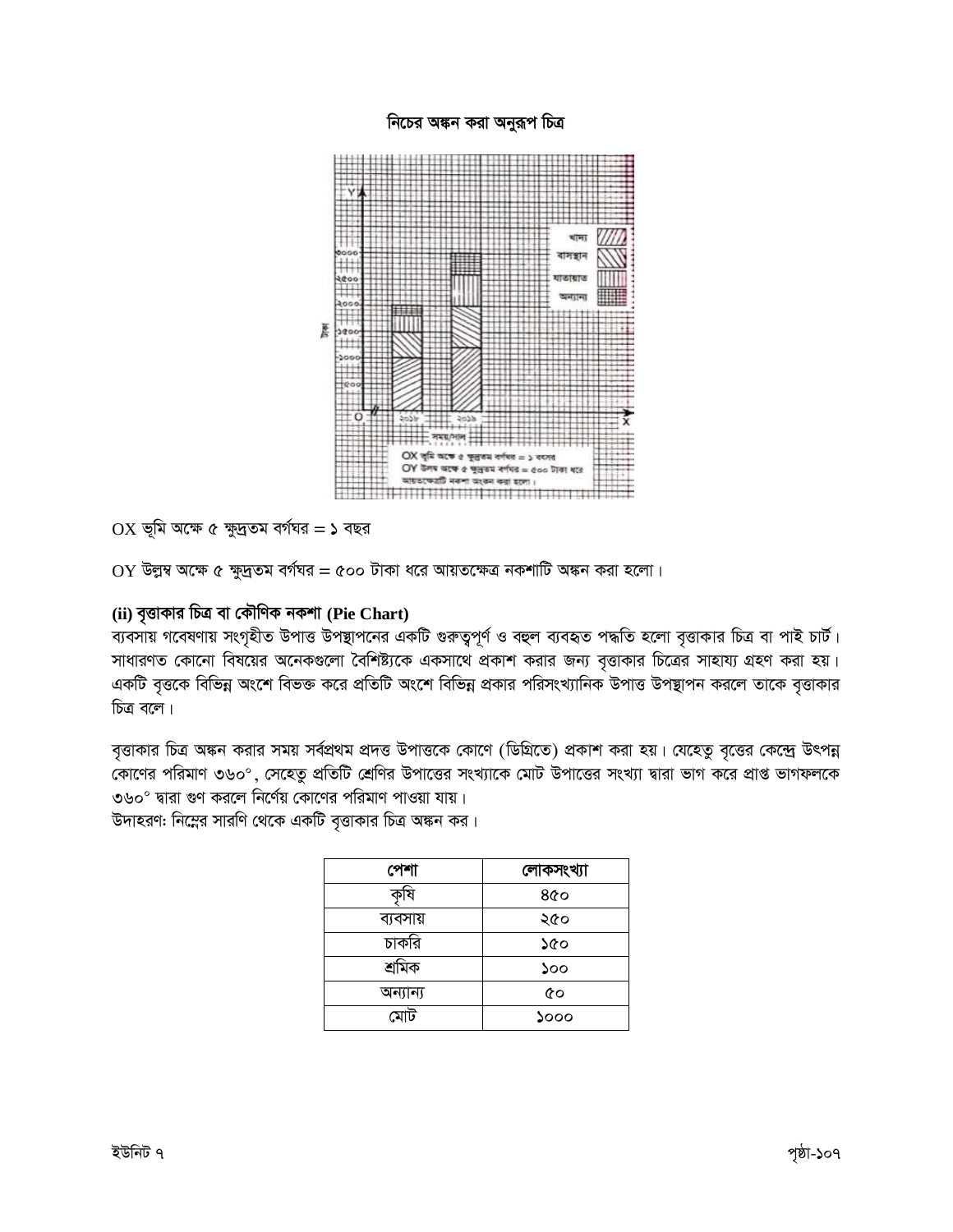|          |           | বৃত্তাকার চিত্রের কোণের পরিমাণ                                                     |
|----------|-----------|------------------------------------------------------------------------------------|
| পেশা     | লোকসংখ্যা | $\theta_{\rm l} = \frac{f}{N} = \infty$ అం $^{\circ}$                              |
| কৃষি     | 800       | 800<br>$ \times$ ৩৬০ $^{\circ}$ $=$ ১৬২ $^{\circ}$<br>5,000                        |
| ব্যবসায় | ২৫০       | ২৫০<br>$\overline{\phantom{0}}\times\mathfrak{G}$ ৬০ $\circ$ = ৯০ $\circ$<br>5,000 |
| চাকরি    | ১৫০       | ১৫০<br>$-\times$ ააი $^{\circ}$ = 68 $^{\circ}$<br>0.000                           |
| শ্ৰমিক   | ১০০       | 500<br>$\texttt{--} \times$ ల৬ $\texttt{o}^{\circ} = \texttt{--} \times$<br>0,000  |
| অন্যান্য | 6Q        | 6Q<br>$\mathsf{\sim} \times$ ৩৬০ $^{\circ} = 2$ ৮ $^{\circ}$<br>5,000              |
| মোট      | აიიი      | $M_0$                                                                              |

সমাধান: বৃত্তাকার চিত্র অঙ্কনের জন্য পেশার শ্রেণিভেদে কোণের পরিমাণ নির্ণয় করা হলো:



চিত্র: পেশার ভিত্তিতে লোকসংখ্যা প্রদর্শনের বৃত্তকার চিত্র।

# (জ) ত্রিমাত্রিক নকশা (Three dimensional diagram)

দৈৰ্ঘ্য, প্ৰন্থ ও উচ্চতার ভিত্তিতে অঙ্কিত তিন আয়তনের নকশাকে ত্রিমাত্রিক নকশা বলে। ঘনক (Cube), সিলিন্ডার (Cylinder), গোলক (Sphere) এবং অন্যান্য জ্যামিতিক নকশা ত্রিমাত্রিক নকশার অন্তর্ভুক্ত। ব্যবসায় গবেষণায় উপাত্ত উপস্থাপনের ক্ষেত্রে ত্রিমাত্রিক নকশা খুব বেশি ব্যবহৃত হয় না।

# (ঝ) চিত্রনকশা (Pictogram)

পরিসংখ্যানগত উপাত্তসমূহকে সাধারণ মানুষের নিকট সংক্ষেপে ও সহজবোধ্যভাবে উপস্থাপিত করার জন্য চিত্র নকশা ব্যবহার করা হয়। সংখ্যাত্মক উপাত্তসমূহকে ছবি বা চিত্রের মাধ্যমে প্রকাশ করলে তাকে চিত্র নকশা বা Pictogram বলে। এতে উপাত্তের চাক্ষুষ বিশ্লেষণ সম্ভব হয়। ছবিগুলো একটি নির্দিষ্ট এককের পরিবর্তে প্রতীকরূপে ছাপন করা হয়। উপাত্তের প্রকৃতি অনুযায়ী ছবি অঙ্কন করতে হয়। যেমন– লোকসংখ্যা বুঝানোর জন্য মানুষের ছবি, মোটরগাড়ির সংখ্যা বুঝানোর জন্য মোটরগাড়ির ছবি ব্যবহার করা হয়।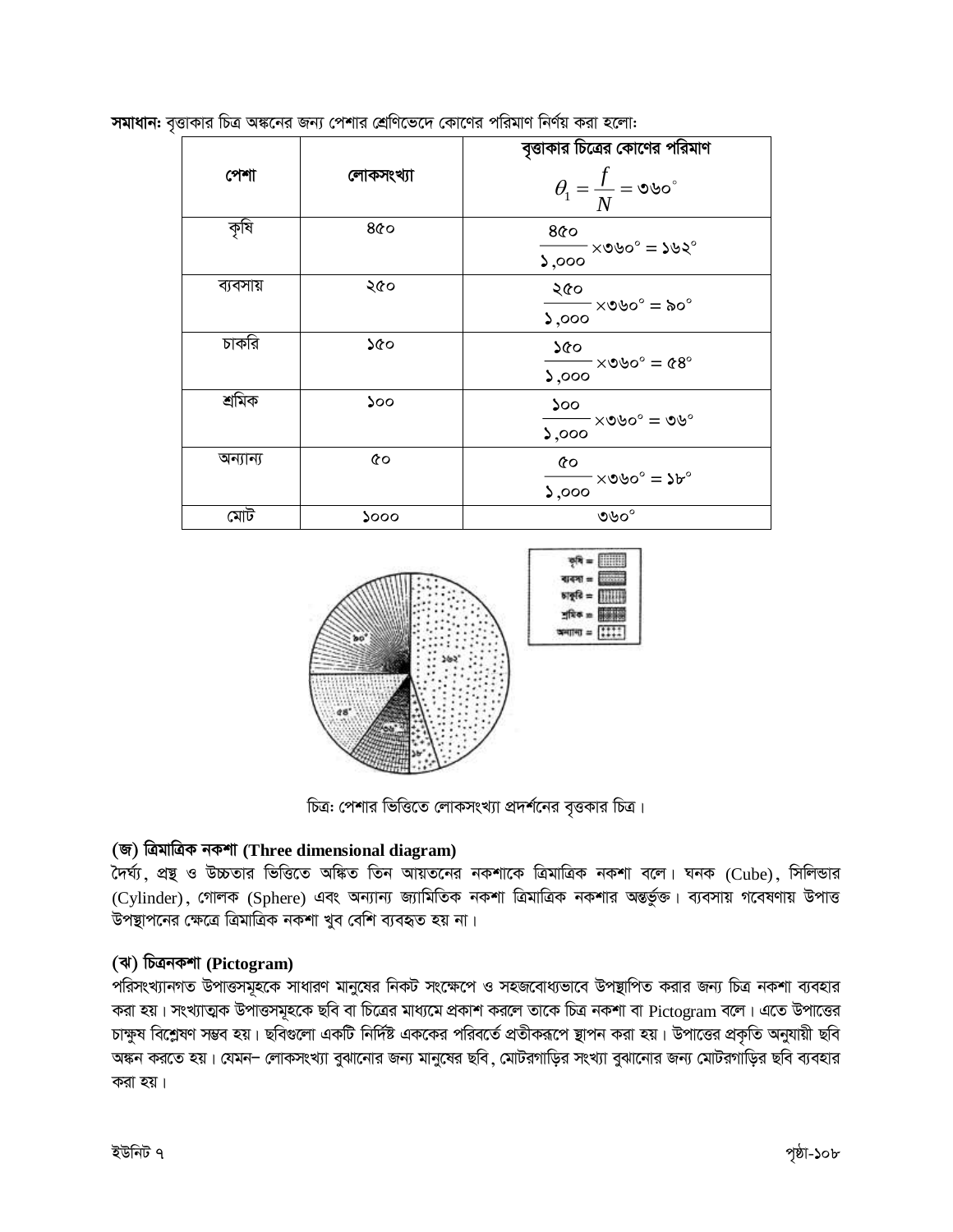**উদাহরণ:** ঢাকা মহানগরীতে তিন বছরের চলাচলকারী Tata মোটরগাড়ির সংখ্যা নিম্নে দেওয়া হলো। প্রদত্ত উপাত্তকে চিত্র নকশার মাধ্যমে উপস্থাপন কর।

| বছর  | চলাচলকারী গাড়ির সংখ্যা (বাজার) |
|------|---------------------------------|
| ২০১৭ |                                 |
| ২০১৮ |                                 |
| ২০১৯ | ۱y                              |
|      |                                 |

উপাত্তের উৎস ঃ কাল্পনিক

**সমাধান:** এখানে ১০ হাজার মোটরগাডির জন্য ১টি মোটরকারের ছবি ব্যবহার করে চিত্র নকশা অঙ্কন করা হলোঃ

20298 胃胃胃胃 2026 8 8 8 8 8 8 8 2029 8日 田田田田田

চিত্র ঃ ঢাকা মহানগরে তিন বছরের চলাচলকারী মোটরগাড়ির সংখ্যা প্রদর্শনের চিত্র নকশা।

# **(T) gvbwPÎ bKkv (Cartogram)**

কোনো দেশের মানচিত্র অঙ্কন করে তাতে বিভিন্ন প্রকার সংখ্যাত্মক উপাত্ত প্রদর্শন করলে তাকে মানচিত্র নকশা বা পরিসংখ্যানিক মানচিত্র বলে। ভৌগোলিক অবস্থান অনুযায়ী লোকসংখ্যা, শিল্পকারখানা, বনাঞ্চল, শিক্ষাপ্রতিষ্ঠান, চা বাগান প্রভৃতির সংখ্যাত্মক উপাত্তকে প্রতীকের সাহায্যে মানচিত্র নকশায় দেখানো হয়।

**উদাহরণ:** বাংলাদেশের গ্যাসক্ষেত্র এবং চা বাগানের অবস্থান মানচিত্রে দেখানো হলো:

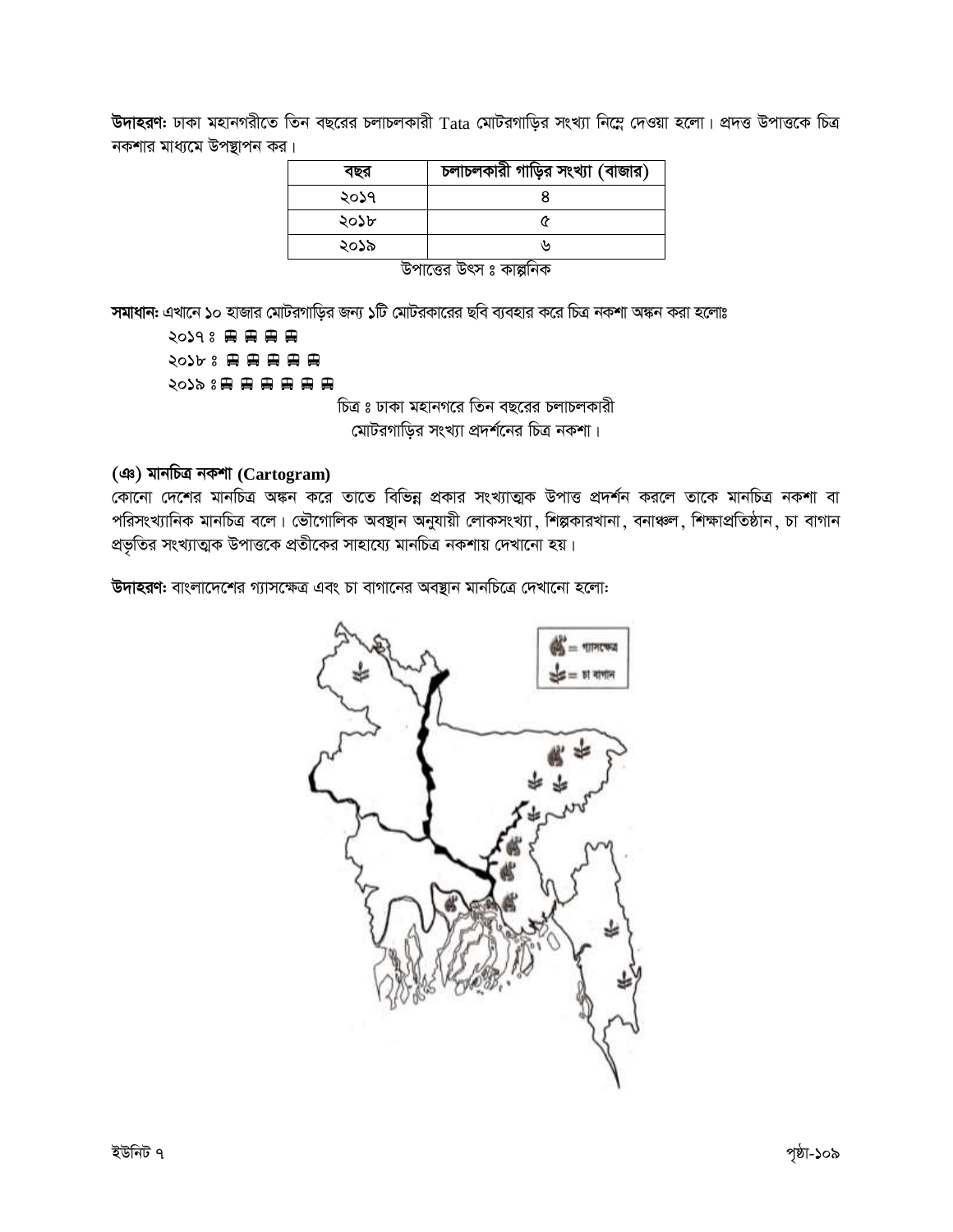#### সারসংক্ষেপ:  $\overline{(\ })$

সংগৃহীত উপাত্তকে সংক্ষিপ্তকরণের (Summarization of data) পর এর গুরুত্ব অনুধাবন, তাৎপর্য উদ্ঘাটন এবং সহজে বোধগম্য করে তোলার জন্য যে প্রক্রিয়া ব্যবহার করা হয় তাকে উপাত্তের উপস্থাপন বলা হয়। উপাত্ত এমনভাবে উপস্থাপন করতে হবে যেন তা সবচেয়ে আকর্ষণীয় ও গ্রহণযোগ্য হয় এবং পাঠক সহজেই বুঝতে পারে। গবেষক ও পরিসংখ্যানবিদ উপাত্ত উপন্থাপনে যে সকল পদ্ধতি ব্যবহার করেন তা হলো:(ক) কালীনসারি লেখ (খ) আয়তলেখ (গ) গণসংখ্যা বহুভূজ (ঘ) গণসংখ্যা রেখা (ঙ) অজিভ (চ) একমাত্রিক নকশা (ছ) দ্বিমাত্রিক নকশা (জ) ত্রিমাত্রিক এবং (ঝ) চিত্রনকশা।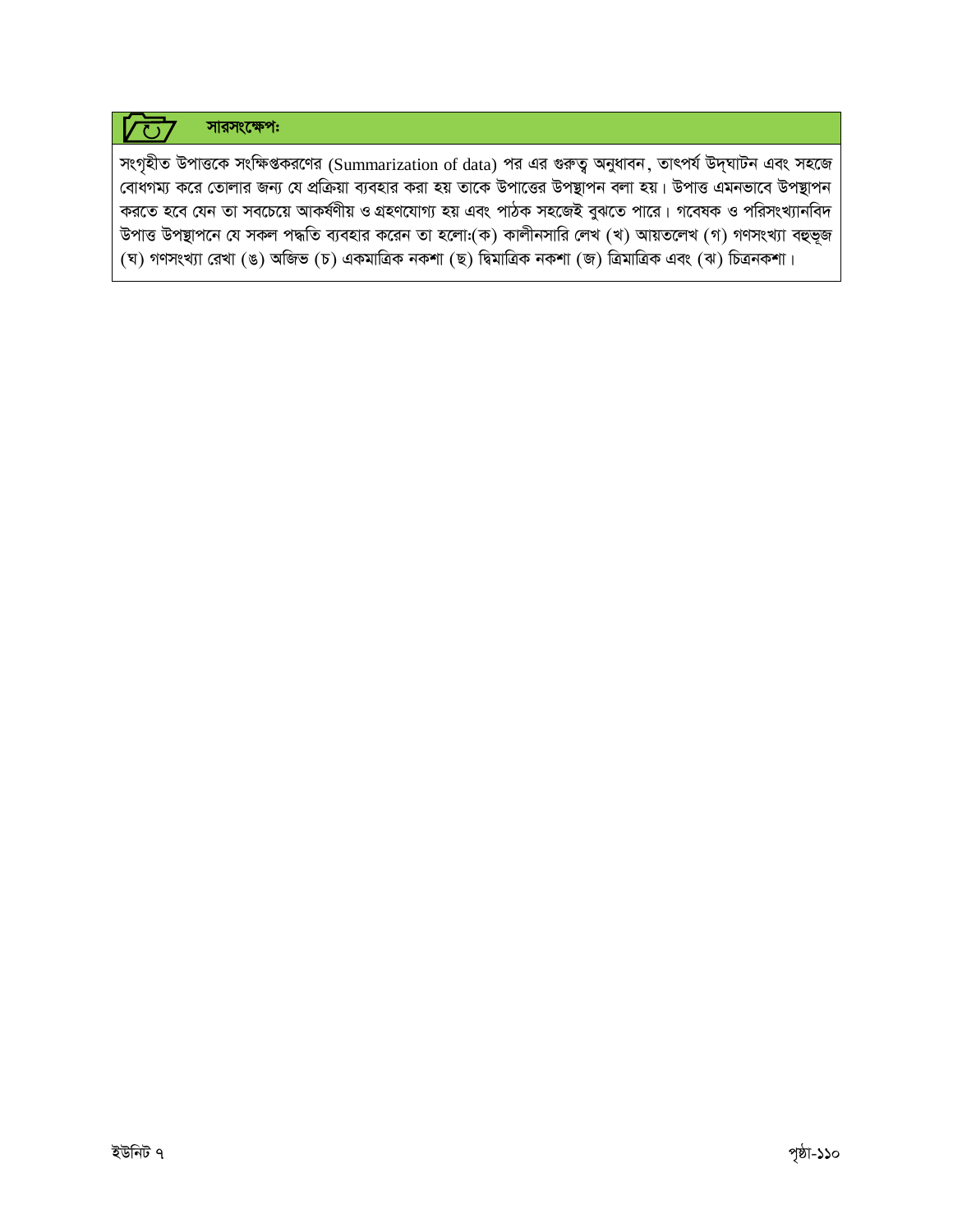#### <u>উপাত্ত বিশ্বেষণ ও ব্যাখ্যাকরণ</u> **Data Analysis & Interpretation** <u>পাঠ ৭.৪ </u>



উদ্দেশ্য

এ পাঠ শেষে আপনি–

- উপাত্ত বিশ্লেষণ করতে পারবেন।
- উপাত্ত ব্যাখ্যাকরণ করতে পারবেন।

# <u>উপাত্ত বিশ্ৰেষণ ও ব্যাখ্যা করণ</u>

### **Data Analysis & Interpretation**

ব্যবসায় গবেষণায় প্রাপ্ত উপাত্তসমূহকে বিশ্লেষণ ও ব্যাখ্যাদান (Interpretation) গবেষণা প্রক্রিয়ার একটি গুরুত্বপূর্ণ কাজ। সাধারণত উপাত্ত প্রক্রিয়াজাতকরণের কাজটি সুষ্ঠভাবে সম্পাদনের পরেই উপাত্ত বিশ্লেষণের কাজটি শুরু হয়। উপাত্ত বিশ্লেষণের মূল উদ্দেশ্য হচ্ছে গবেষণা প্রশ্নের উত্তর দেওয়া।

Fred. N. Kerlinger উপাত্ত বিশ্লেষণের সংজ্ঞায় বলেছেন, 'Analysis means the categorizing, ordering, manipulating and summarizing of data to obtain to research questions.' অৰ্থাৎ গবেষণা প্ৰশ্নের উত্তর পাবার জন্য উপাত্তকে শ্রেণিকরণ, সবিন্যস্তকরণ, সঙ্গতিসাধন এবং সংক্ষিপ্তকরণই হচ্ছে উপাত্ত বিশ্লেষণ।

P. V. Young এর মতে, 'Content analysis is a research technique for the systematic, objective and quantitative description of the content of research data procured through interviews, questionnaires, schedules and other linguistic expressions, written or oral.' অৰ্থাৎ বিষয়বস্তু বিশ্লেষণ হলো এমন একটি গবেষণা প্রক্রিয়া যা সাক্ষাৎকার, প্রশ্নুমালা, অনুসূচি এবং অন্যান্য লিখিত অথবা মৌখিক ভাষা দ্বারা প্রকাশ্য পদ্ধতিতে সংগৃহীত গবেষণা উপাত্তের বিষয়বস্তুর সুশৃঙ্খল, বস্তুনিষ্ঠ ও পরিমাণগত বিশ্লেষণের জন্য ব্যবহৃত হয়।

প্রকৃতপক্ষে ব্যবসায় গবেষণার বিষয়বস্তু, গবেষণার উদ্দেশ্য, উপাত্তের প্রকৃতি, চলকের বৈশিষ্ট্য, পরিমাপের পর্যায় (Levels of Measurement) প্রভৃতির ওপর ভিত্তি করে উপাত্ত বিশ্লেষণে ব্যাখ্যাদান (Explanation), বর্ণনাদান (Description), কাৰ্যকারণ ব্যাখ্যা (Causal explanation), সংখ্যাত্মক বিশ্লেষণ (Quantitative anlaysis), গুণাত্মক বিশ্লেষণ (Qualitative analysis) এবং পরিসংখ্যানগত বিভিন্ন বিশ্লেষণ করা হয়। এই পরিসংখ্যানগত বিশ্লেষণ দুটি ধাপে করা হয়।

প্ৰথমত, বৰ্ণনাত্মক পরিসংখ্যান (Descriptive Statistics): এখানে সারণিতে গণসংখ্যা নিবেশনে উপস্থাপিত উপাত্তসমূহকে শতকরা হার, গাণিতিক গড়, মধ্যমা, প্রচুরক, পরিসর, পরিমিত ব্যবধান, সহ-সম্বন্ধ, নির্ভরণ, কাইবর্গ ইত্যাদির প্রয়োগ দেখানো হয়।

দ্বিতীয়ত, সিদ্ধান্ত গ্ৰহণমূলক পরিসংখ্যান (Inferential Statistics): এখানে সারণিতে উপস্থাপিত উপাত্তসমূহের ফলাফল অৰ্থাৎ নমুনা থেকে প্ৰাপ্ত ফলাফল (Statistic) সমগ্ৰক ফলাফলের (Parameter) সাথে কতটা তাৎপৰ্যপূৰ্ণ ঘনিষ্ঠ তা পরিমাপ করা হয়।

ব্যবসায় গবেষণায় তথ্য বিশ্লেষণের জন্য কতগুলো পরিসংখ্যান পদ্ধতি ব্যাপকভাবে ব্যবহার করা হয়। যথা–

- $\Box$  1 গড় (Mean),
- $\zeta$ । মধ্যমা (Medium),
- $\circ$ । প্রচরক (Mode),
- $8$ । গড় বিচ্যুতি (Mean deviation),
- ৫। পরিমিত বিচ্যুতি (Standard deviation),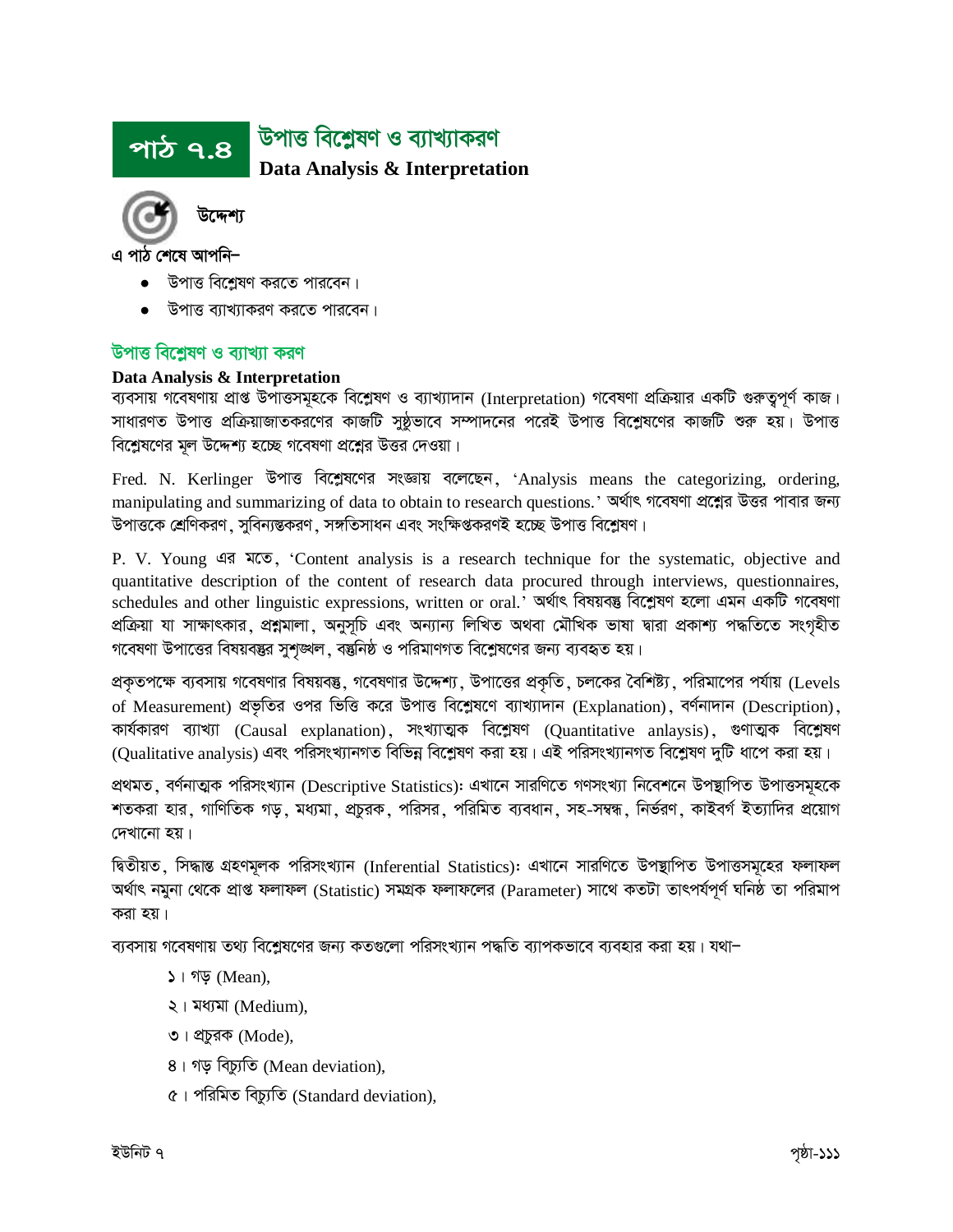- ৬। পরিসর (Range),
- ৭। ভেদাঙ্ক (Variance),
- ৮। সহসংশ্রব (Correlation),
- ৯। নির্ভরণ (Regression),
- ১০। কাই-বৰ্গ পরীক্ষা  $(x^2$ -text),
- $55 + Z-test$  এবং
- $\sqrt{2}$ । T-test ইত্যাদি।

#### সারসংক্ষেপ:  $\overline{C}$

গবেষণা প্রশ্নের উত্তর পাবার জন্য উপাত্তকে শ্রেণিকরণ, সুবিন্যস্তকরণ, সঙ্গতিসাধন এবং সংক্ষিপ্তকরণই হচ্ছে উপাত্ত বিশ্লেষণ। প্রকৃতপক্ষে ব্যবসায় গবেষণার বিষয়বস্তু, গবেষণার উদ্দেশ্য, উপাত্তের প্রকৃতি, চলকের বৈশিষ্ট্য, পরিমাপের পর্যায় (Levels of Measurement) প্রভৃতির ওপর ভিত্তি করে উপাত্ত বিশ্লেষণে ব্যাখ্যাদান (Explanation), বর্ণনাদান (Description), কাৰ্যকারণ ব্যাখ্যা (Causal explanation), সংখ্যাত্মক বিশ্লেষণ (Quantitative anlaysis), গুণাত্মক বিশ্লেষণ (Qualitative analysis)এবং পরিসংখ্যানগত বিভিন্ন বিশ্লেষণ করা হয়।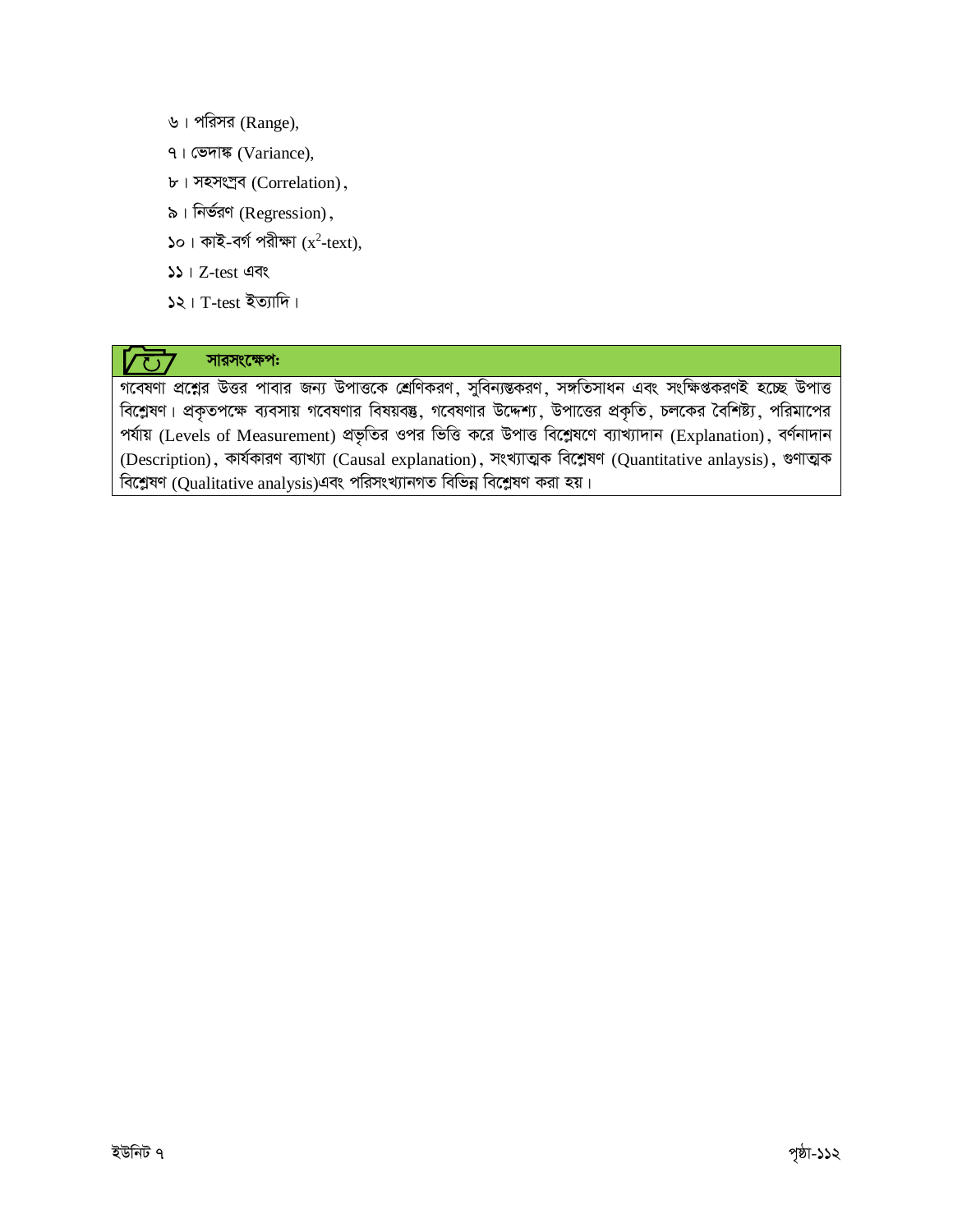

এ পাঠ শেষে আপনি–

কল্পনা যাচাই করতে পারবেন।

#### কল্পনা যাচাই

#### (Test of Hypothesis)

সাধারণ অর্থে কল্পনা হলো পূর্বানুমান। ব্যাপক অর্থে, একটি পরীক্ষা বা গবেষণার প্রত্যাশিত ফলাফল সম্পর্কিত তত্ত্বভিত্তিক পূর্ব সিদ্ধান্ত হচ্ছে কল্পনা যা একটি বিষয় সম্পর্কে সাময়িক ধারণা বা ব্যাখ্যা অনুমানভিত্তিক উপস্থাপন করে।

Cooper and Schindler এর মতে, 'A Hypothesis is a proposition that stated in testable from and predicts a particular relationship between two or more variables'. অৰ্থাৎ কল্পনা বা অনুমান হলো এক ধরনের প্রস্তাবনা যা পরীক্ষাধীন আকারে উপস্থাপন করা হয় এবং যা দুই বা ততোধিক চলকের মধ্যকার নির্দিষ্ট সম্পর্ক সম্বন্ধে ভবিষ্যদ্বানী করে।

Zikmund and Griffin এর ভাষায়, 'Hypothesis can be considered as a treatment about the relationship between two or more variables'. অর্থাৎ কল্পনা বা অনুমান বলতে দুই বা ততোধিক চলকের মধ্যে সম্ভাব্য সম্পর্কের বিষয়ে পরীক্ষণকে বোঝায়।

কল্পনা বা অনুমান হলো বৈজ্ঞানিক পরীক্ষণের অন্যতম হাতিয়ার। এটি দুই বা ততোধিক চলকের মধ্যে সম্ভাব্য সম্পর্ক সম্বন্ধে ভবিষ্যৎবানী করে। কল্পনা যাচাই এর জন্য নিম্নে একটি ফ্লোচার্ট দেওয়া হলো:

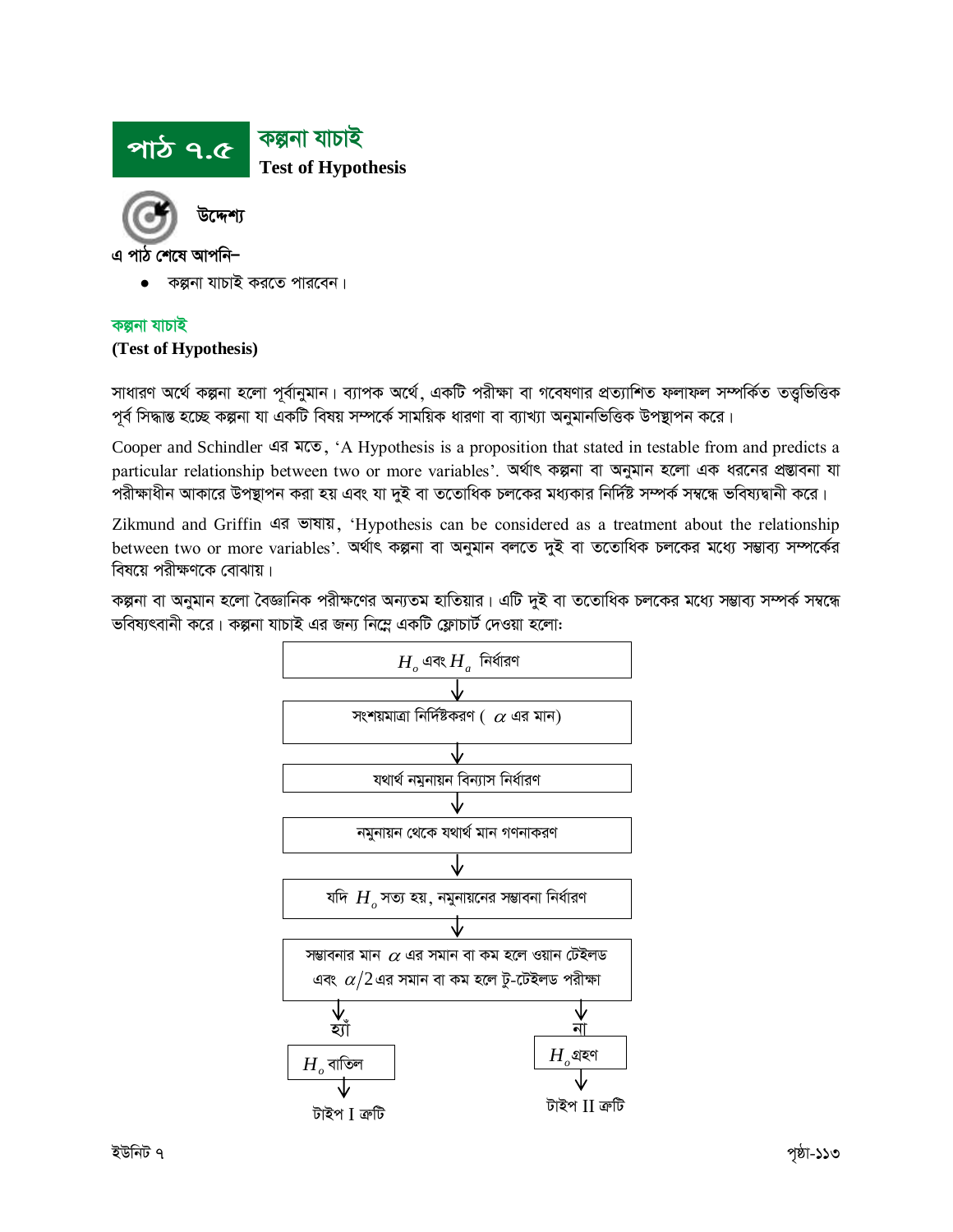### বিভিন্ন ধরনের কল্পনা যাচাই

### $Z$ -পরীক্ষা ( $Z$ -test)

বৃহৎ নমুনা সম্বলিত অনুকল্প পরীক্ষার ক্ষেত্র, z-পরীক্ষা পরিচালনা করা হয়। z-পরীক্ষা পরিচালনার জন্য অন্তর্নিহিত ধারণাগুলো হলো, একটি নমুনাকে দ্বৈব-চয়িতভাবে নির্ধারিত হতে হবে, নমুনার বিন্যাসটি শ্বাভাবিক হতে হবে এবং চলকগুলোকে ব্যাপ্তিমূলক মাত্রায় পরিমাপকৃত হতে হবে। একটি নমুনার জন্য  $z$ -পরীক্ষার সূত্রটি হলো,

$$
z = \frac{\overline{x} - \mu}{\sigma x}
$$
\n
$$
z = \frac{\overline{x} - \mu}{\sigma x}
$$
\n
$$
\overline{x} = \overline{x}
$$
\n
$$
\mu = \overline{x}
$$
\n
$$
\sigma \overline{x} = \pi \overline{x}
$$
\n
$$
\sigma \overline{x} = \pi \overline{x}
$$
\n
$$
\sigma \overline{x} = \pi \overline{x}
$$
\n
$$
\sigma \overline{x} = \pi \overline{x}
$$

দুটি নমুনার গড়ের মধ্যে পার্থক্যের পরিসংখ্যানগত তাৎপর্য পরীক্ষার জন্য  $z$ -পরীক্ষার সূত্রটি হলো,

$$
z = \frac{\overline{x}_1 - \overline{x}_2}{\hat{\sigma}_{\overline{x}_1 - \overline{x}_2}}
$$

যেখানে,  $z = \overline{z}$  ৰাভাবিক মান

 $\bar{x}_1 = 2$ থম নমুনার গড়

 $\frac{-}{x_2}$ = দ্বিতীয় নমুনার গড়

 $\hat{\sigma}_{\scriptscriptstyle{\overline{x}}_1-\overline{x}_2}=\stackrel{}{\text{diag}}$ ৰ্যাৰ্থক্যের প্রাক্কলিত পরিমিত ভ্রান্তি

## $T-$ পরীক্ষা  $(T-test)$

 $t$ 

T-পরীক্ষা নির্ণয়ের ক্ষেত্রে আমরা দেখেছি যে, সমগ্রকটিকে স্বাভাবিকভাবে বিন্যান্ত হতে হয় এবং সমগ্রকের পরিমিত ব্যবধানের মানটি জানা থাকে। কিন্তু সামাজিক গবেষণায়, খুব কম ক্ষেত্রেই সমগ্রকের পরিমিত ব্যবধান বা ভেদাঙ্কের মানটি জানা থাকে। যখন সমগ্রকের পরিমিত ব্যবধানের মানটি জানা থাকে না এবং নমুনার আকারটি ছোটো হয়, তখন আমরা t-বিন্যাসের মাধ্যমে সমগ্রকের গড় সম্পর্কিত অনুকল্প পরীক্ষা, দু'টি গড়ের মধ্যে পার্থক্য সম্পর্কিত অনুকল্প পরীক্ষা, নির্ভরশীল চলক সম্বলিত দুটি গড়ের মধ্যে পার্থক্য সম্বলিত অনুকল্প পরীক্ষা এবং সহ-সম্পর্কের সহগ সম্পর্কিত অনুকল্প পরীক্ষা পরিচালনা করে থাকি। t-বিন্যাসের সাথে সম্পর্কিত একটি গুরুত্বপূর্ণ প্রত্যয় হলো, শ্বাধীনতার মাত্রা। এই শ্বাধীনতার মাত্রার ভিত্তিতেই t-পরীক্ষায় প্রাপ্ত মানের তাৎপর্যের বিষয়ে সিদ্ধান্ত গ্রহণ করা হয়ে থাকে। একটি নমুনার জন্য অনুকল্প পরীক্ষার ক্ষেত্রে, t-পরীক্ষা পরিসংখ্যান নির্ণয়ের সুত্রটি হলো,

$$
\frac{x-\mu}{s} = \frac{s}{\sqrt{n-1}}
$$

= t-বিন্যাসের পর্যবেক্ষণকৃত মান যেখানে, t

$$
\overline{x} = \overline{\mathbf{a}}
$$
 স্মুনা গড়

 $=$  সমগ্ৰক গড়  $\mu$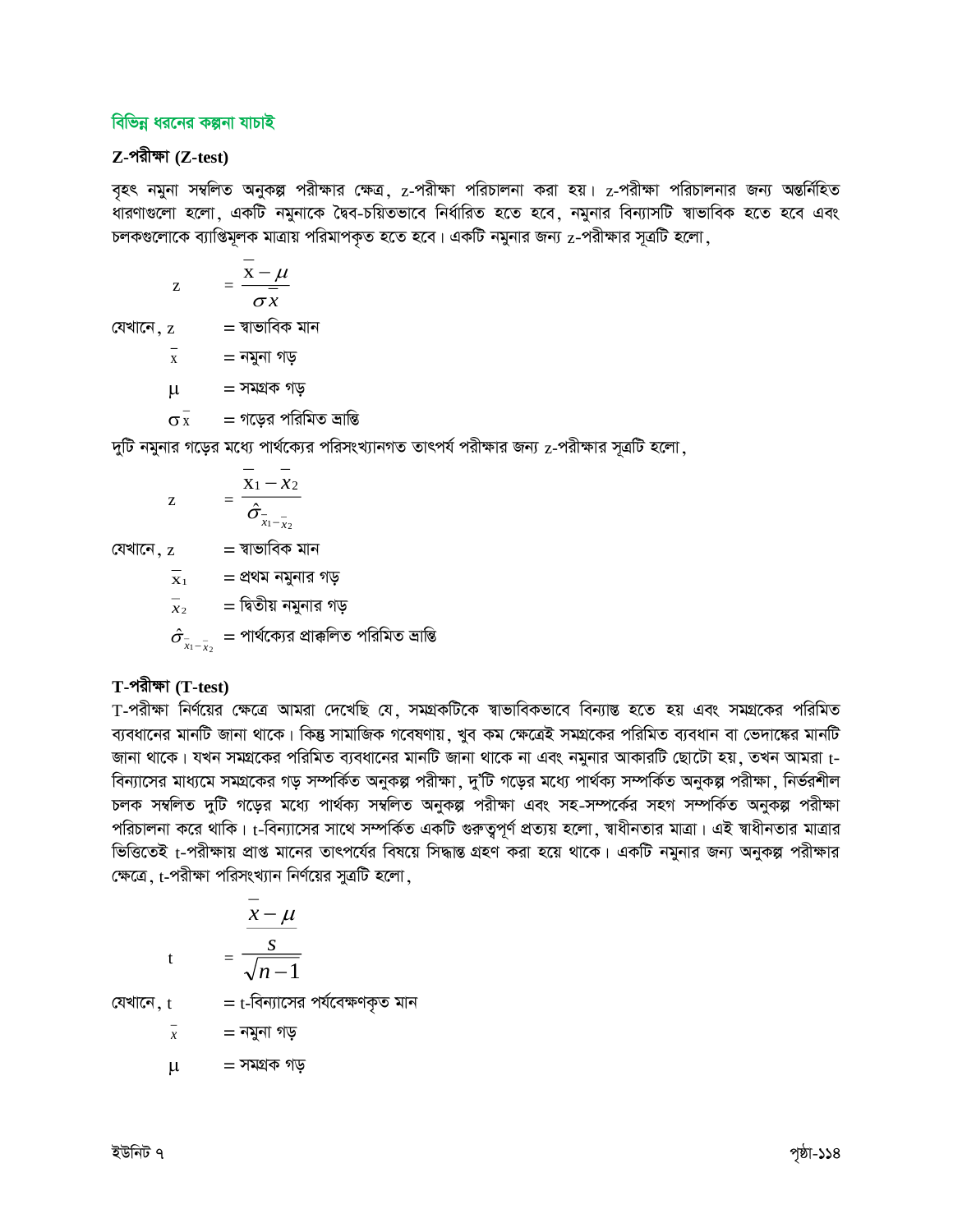$$
\frac{s}{\sqrt{n-1}}
$$
 = নমুনা থেকে প্রাক্কলিত পরিমিত ব্যবধান।

দুটি নমুনার মধ্যে পার্থক্যের তাৎপর্য পরীক্ষার জন্য t-পরীক্ষা পরিসংখ্যান নির্ণয়ের সূত্রটি হলো,

t = 
$$
\frac{\overline{x}_1 - \overline{x}_2}{\sqrt{\frac{n_1 s_1^2 + n_2 s_2^2}{n_1 + n_2 - 2}} \sqrt{\frac{n_1 + n_2}{(n_1)(n_2)}}}
$$

 $=$   $t$ -বিন্যাসের পর্যবেক্ষণকৃত মান যেখানে, t

> $=$  প্রথম নমুনার গড় মান  $\overline{x}_1$

 $\frac{-}{x_2}$ = দ্বিতীয় নমুনার গড় মান

- = প্রথম নমুনার আকার  $n_1$
- = দ্বিতীয় নমুনার আকার  $n<sub>2</sub>$
- = প্রথম নমুনার ভেদাঙ্ক  $s_1^2$
- = দ্বিতীয় নমুনার ভেদাঙ্ক  $s^2$

 $n_1+n_2-2 = \frac{1}{2}$ টি নমুনার স্বাধীনতার মাত্রা।

সহ-সম্পর্কের সহগের তাৎপর্য পরীক্ষার বীজগাণিতিক সূত্রটি হলো,

$$
t = r \frac{\sqrt{n-2}}{\sqrt{1-r^2}}
$$

যেখানে, t

$$
= t - \gamma \widehat{\mathsf{R}} \eta \mathsf{R} \mathsf{R} \mathsf{R} \eta \mathsf{R}
$$

 $=$  পিয়ারসন  $r$  সহগ  $\mathbf{r}$ 

 $n - 2 = 3$ য়াধীনতার মাত্রা।

#### $F$ -পরীক্ষা  $(F-test)$

১৯২৪ সালে Sir Ronald Aylmer Fisher সর্বপ্রথম F-Test উদ্ভাবন করেন। Fisher-এর সম্মানে Snedear এটির নাম দেন F-Test বা F-যাচাই। তথ্য বিশ্বের দুই বা ততোধিক ভেদাংকের সমতা যাচাই করার জন্য যে যথার্থতা পরীক্ষা করা হয় তাকে F-Test বলে। এতে নমুনা যত বৃদ্ধি পায় বিন্যাসটি ততোই পরিমিত হয় এবং ক্ষুদ্র নমুনার ভেদাংক যাচাইয়ের ক্ষেত্রে  $F-Test$  উত্তম। মনে করি, দুটি পরিমিত সমগ্রক বিন্যাসের নমুনা যখাক্রমে  $1$  এবং 2-এর আয়তন যথাক্রমে  $N_1$  এবং  $N_2$ যাদেরকে  $\mathbf{Q}_1{}^2$  এবং  $\mathbf{Q}_2{}^2$  ভেদাংক বিশিষ্ট সমগ্রক থেকে নেয়া হয়েছে। সাধারণত দুটি সমগ্রকের ভেদাংকের সমতা পরীক্ষার জন্য এই পদ্ধতি ব্যবহার করা হয়। যাচাই সূত্রটি নিম্নরূপে বিবেচনা করা যাক:

$$
F = \frac{N_1 S_1^2 / (N_1 - 1) O_1^2}{N_2 S_2^2 / (N_2 - 1) O_2^2}
$$
  
=  $\frac{S_1^2 / O_1^2}{S_2^2 / O_2^2}$   

$$
S_1^2 = \frac{N_1 O_1^2}{N_1 - 1}
$$
  

$$
S_2^2 = \frac{N_2 O_2^2}{N_2 - 1}
$$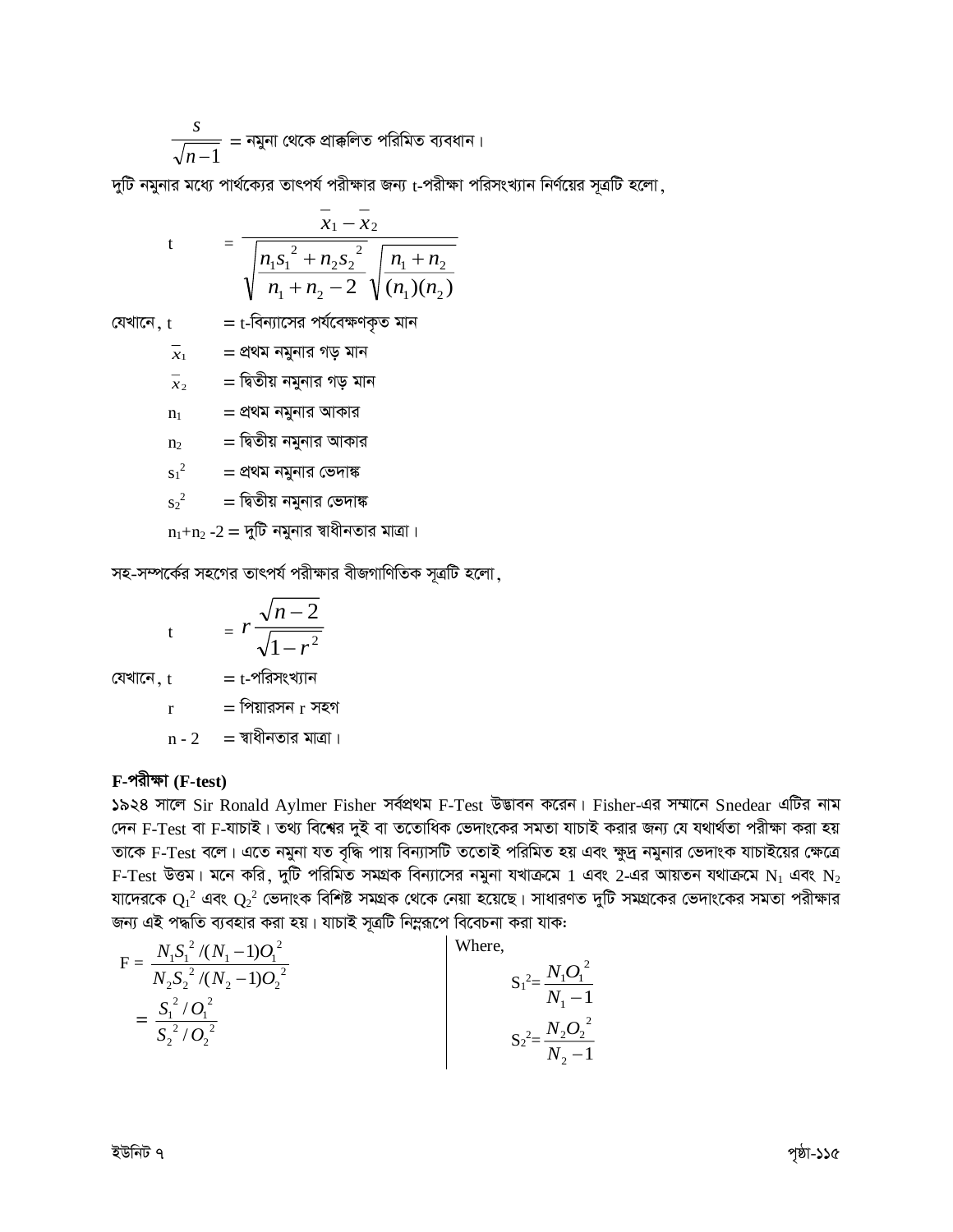যেখানে.

$$
\mu_1 = N_1 - 1
$$
\n
$$
V_2 = N_2 - 1
$$
\n
$$
F = F
$$
 যাচাই
$$
N_1 = \text{Cov} \times \text{Cov} \times \text{Cov}
$$
\n
$$
N_2 = \text{Cov} \times \text{Cov} \times \text{Cov}
$$
\n
$$
N_2 = \text{Cov} \times \text{Cov} \times \text{Cov}
$$
\n
$$
S_1^2 = \text{Cov} \times \text{Cov} \times \text{Cov}
$$
\n
$$
S_2^2 = \text{Cov} \times \text{Cov} \times \text{Cov}
$$

 $O_2^2$  = দ্বিতীয় সমগ্রকের ভেদাংক

F-test থেকে F-এর মানকে স্বাধীনতার মাত্রার 5% সংশয় F-table-এর তাত্ত্বিক মানের সাথে তুলনা করা হয়।

### F-যাচাই এর বৈশিষ্ট্য

### **Properties of F-test**

F-যাচাইয়ের ক্ষেত্রে নিম্নোক্ত বৈশিষ্ট্য দেওয়া হলো–

- ১. এক এর অধিক তথ্যের ভেদাংকের \* যাচাই এর মাধ্যমে সমতা অর্জিত হয়।
- ২. F-test এর একটি মাত্র প্রচুরক থাকে।
- ৩. বিন্যাসটির দুটি স্বাধীনতার মাত্রা বিশিষ্ট পরামিতি বিদ্যমান। যথা:  $\rm N1$  এবং  $\rm N2$
- ৪. বিন্যাসটির প্রথম চতুর্থাংশে অবষ্টিত অর্থাৎ  $\mathrm{O} \leq \mathrm{F} \leq \mathrm{oo}$ ।
- ৫. F বিন্যাসের কোনো পরিখাত উৎপাদক ফাংশনের  $(m,g,f)$  অস্তিত্ব নেই।

৬. বিন্যাসটির বঙ্কিমতা (Skewness) ধনাত্মক (Positive) এবং  $\mathrm{n}_2$  এর মান যতো ছোটো হয় বিন্যাসটির বঙ্কিমতা ততো বাড়তে হবে।

৭. F=Mode-এর মান  $Z < 1$ .

৮. গড়ের যথার্থতা যাচাইয়ে F যাচাই উত্তম।

# কাই-বৰ্গ পরীক্ষা (Chi-square Test):

একটি দ্বি-চলক বিশিষ্ট সারণিতে উপস্থাপিত দুটি চলকের একটি যখন নামসূচক মাত্রায় এবং অন্যটি ক্রমসূচক মাত্রায় পরিমাপকৃত হয়, তখন সে দুটি চলকের মধ্যে সম্পর্কহীনতার অনুমানের ভিত্তিতে, পর্যবেক্ষণকৃত ঘটনসংখ্যার সাথে প্রত্যাশিত ঘটনসংখ্যার তুলনা করে, একটি স্বাধীনতার তাৎপর্য পরীক্ষা করে দেখতে হবে যে, চলক দুটোর একটি থেকে আরেকটি স্বাধীন কি না। যে সম্ভাবনা বিন্যাস ব্যবহার করে পরীক্ষাটি পরিচালনা করা হয়, সেটি কাই-বর্গ ( $\chi^{\text{s}}$ ) বিন্যাস নামে পরিচিত। কাই-বর্গ বিন্যাস হলো, ডানদিকে বঙ্কিম একটি অবিচ্ছিন্ন সম্ভাবনা বিন্যাস, যা ধনাত্মক দিকে শূন্য থেকে অসীম মান পর্যন্ত বিষ্ণুত। এর কোনো ঋণাত্মক মান নেই। কারণ, কাই-বর্গ মানটি প্রত্যাশিত এবং পর্যবেক্ষণমূলক ঘটনসংখ্যার পার্থক্যকে বর্গ করে নির্ণীত হয়। অর্থাৎ, প্রত্যাশা ও পর্যবেক্ষণের মধ্যে যে ব্যবধান তৈরি হয়, সেটি কি পর্যবেক্ষণকৃত মানের সাথে তত্ত্বের সামঞ্জস্যতার অভাবে হয়েছে, না কি দ্বৈবক্রমে ঘটেছে, কাই-বর্গ পরীক্ষার মাধ্যমে আমরা তা জানতে পারি। যদি কাই-বর্গের মান '০' হয়, তবে বুঝতে হবে যে, প্রত্যাশিত ও পর্যবেক্ষণকৃত ঘটনসংখ্যার মধ্যে হুবহু মিল হয়েছে। কাই-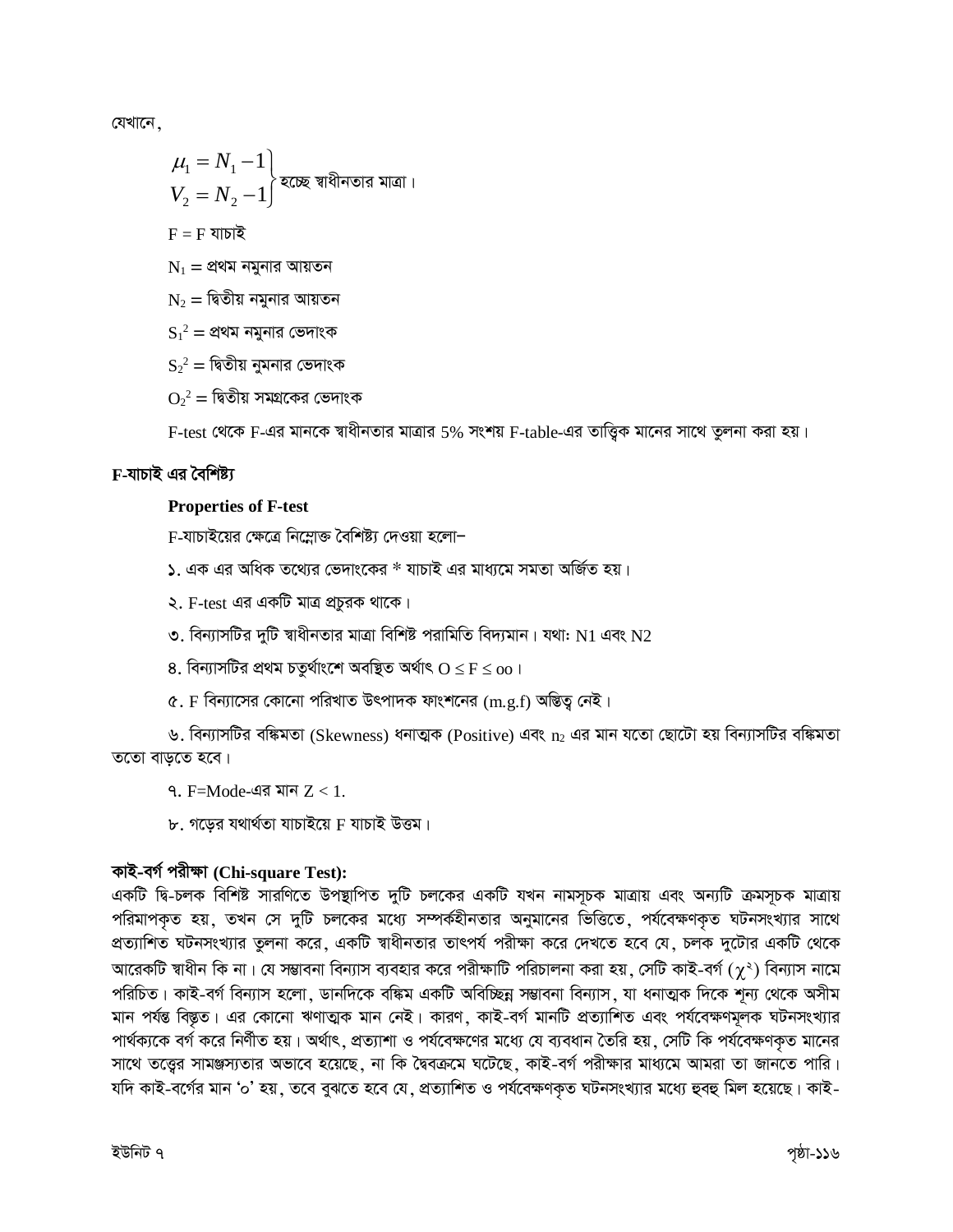বর্গের মান যতো বড় হবে, প্রত্যাশিত ও পর্যবেক্ষণকৃত ঘটনসংখ্যার মধ্যে ব্যবধান ততো বেশি রয়েছে বলে ধরে নিতে হবে। কাই-বর্গ নির্ণয়ের বীজগাণিতিক সূত্রটি হলো,

$$
\chi^2 = \sum \frac{(f_0 - f_e)^2}{f_e}
$$

যেখানে,  $\chi^2$  = কাই-বৰ্গ

 $f_0 = 2$ র্গবেক্ষণকৃত ঘটনসংখ্যা<br> $f_e = 2$ ত্যাশিত ঘটনসংখ্যা।

#### সারসংক্ষেপ  $\overline{C}$

ব্যবসায় গবেষণার প্রারম্ভে গবেষককে সমস্যার কার্যকারণ সম্পর্ক নির্ণয়ের জন্য পূর্বানুমান গঠন করতে হয়, যা তথ্য প্রমাণাদির ভিত্তিতে প্রমাণিত বা বর্জিত হতে পারে। পুরো গবেষণাকর্ম পূর্বানুমানকে কেন্দ্র করে আবর্তিত হয়। পূর্বানুমান বৈজ্ঞানিক পদ্ধতির একটি অন্যতম হাতিয়ার। একে অনুসন্ধান কাজের দিকনির্দেশক বলা হয়ে থাকে। অনুসন্ধান কাজে গবেষককে কী দেখতে হবে পূর্বানুমান থেকে তা জানা যায়।